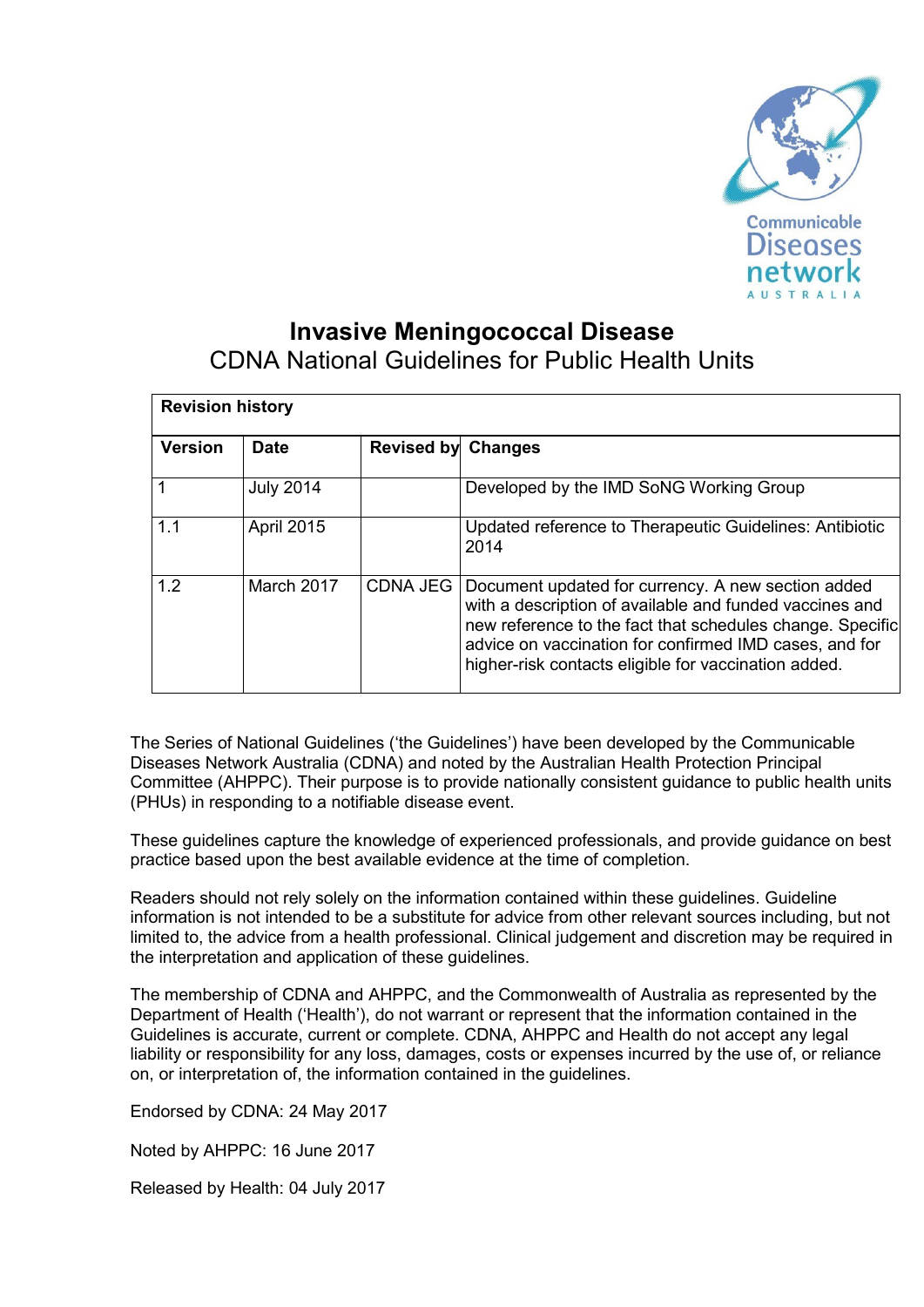# **Invasive Meningococcal Disease**

CDNA National Guidelines for Public Health Units

## **1. Summary**

## *Public health priority*

Urgent

## *Case management*

Isolate case and practise standard and droplet precautions for 24 hours after initiation of appropriate antibiotic treatment. Exclude from child-care, school, other educational institution or work until 24 hours of antibiotics completed.

## *Contact management*

Provide information to identified contacts and urgently arrange for clearance antibiotics to be given to eligible higher-risk contacts. Vaccination is advised for eligible higher-risk contacts if case confirmed to be caused by some vaccine preventable serogroups (A, C, W or Y).

## **2. The disease**

## *Infectious agent*

*Neisseria meningitidis* is a Gram-negative diplococcus. There are 13 serogroups of *N.meningitidis*, with six serogroups (A, B, C, W, X and Y) accounting for the majority of cases of invasive meningococcal disease (IMD) worldwide[.](#page-20-0)<sup>1</sup> From 2002 to 2015 the predominant meningococcal serogroup in Australia was serogroup  $B^2$  $B^2$  Notifications of serogroup W (MenW) increased nearly five-fold between 2014 and 2016, and in 2016, MenW was the predominant meningococcal serogroup notified in Australia.<sup>[3](#page-20-2)</sup>

## *Reservoir*

*N. meningitidis* is a commensal of humans, the only natural host. The bacteria normally colonise the mucosa of the upper respiratory tract without causing disease. The mean duration of carriage, in settings where prevalence is stable, has been estimated as about 21 months. <sup>[4](#page-20-3)</sup>The carriage rate varies from around 3–2[5](#page-20-4) percent of the population, depending primarily on age.  $5$  In European and North American studies carriage rates have been shown to be very low in the first years of life and then to sharply increase in teenagers, reaching a maximum in those aged between 20 and 24 years. <sup>[6](#page-20-5)</sup> Meningococcal carriage is also associated with male gender, coincident viral or bacterial respiratory tract infections, low socio-economic status, smoking, frequency of intimate kissing and the number and closeness of social contacts.  $6.7$ 

## *Mode of transmission*

Transmission is primarily by respiratory droplets from the upper respiratory tract. Saliva has been shown to inhibit the growth of meningococci and salivary contact (e.g. by sharing drink bottles) is not considered to be a significant means of transmission.<sup>[8](#page-20-7)</sup>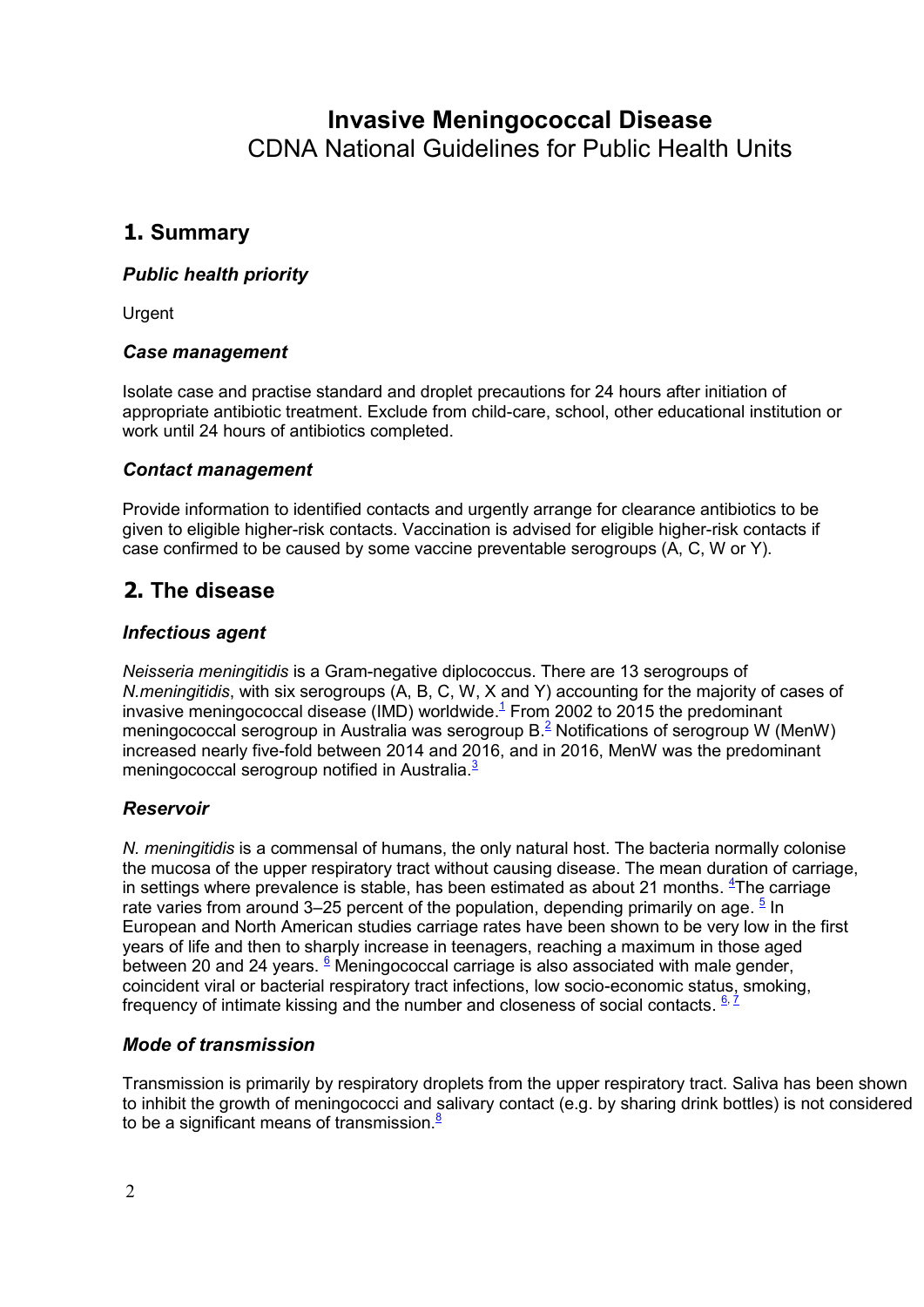## *Incubation period*

Usually from 1 to 7 days (rarely up to 10 days). Individuals who become asymptomatic carriers of meningococci are very unlikely to develop IMD [1.](#page-20-0)

## *Infectious period*

Until the organisms are no longer present in discharges from the nose and throat. With effective antibiotic therapy meningococci usually disappear from the nasopharynx within 24 hours. <sup>[9](#page-20-8)</sup>

## *Clinical presentation and outcome*

Invasive infections due to *N. meningitidis* can present as a spectrum of clinical illness, with meningitis and septicaemia, or a combination of the two, being the most common. Disease expression can also include pneumonia, septic arthritis, epiglottitis, pericarditis, gastrointestinal symptoms, conjunctivitis and urethritis. <sup>[10](#page-20-9)</sup> Meningococcal meningitis typically presents with fever, meningeal signs (e.g. headache, neck stiffness, photophobia) and altered mental status. <sup>[10](#page-20-9)</sup>

Septicaemia, with or without meningitis, can have a fulminant and rapidly fatal course (sometimes less than 24 hours) with initial symptoms that are nonspecific (e.g. fever, muscle aches, vomiting), especially in children. <sup>[11](#page-20-10)</sup> The septicaemic form can be difficult to diagnose before the onset of the characteristic haemorrhagic (ie. petechial or purpuric) rash that does not blanch under pressure. Appearance of a rash can be relatively late (median onset 13-22 hours)  $12$  or there may be no rash at all. Additionally, in the early stages of illness there is sometimes a maculopapular rash that blanches under pressure. This rash may progress to become haemorrhagic and non-blanching or may fade away.  $^{13}$  $^{13}$  $^{13}$ 

Leg pain, cold extremities, and abnormal skin colour – described as pallor or mottling – are frequently reported in the first 12 hours of meningococcal disease (median onset 7-12 hours), particularly in children and adolescents.  $\frac{12}{1}$  $\frac{12}{1}$  $\frac{12}{1}$ 

Infrequently, chronic meningococcal septicaemia can also occur.

Overall mortality for IMD is approximately 5-10 percent of infected individuals. <sup>[14](#page-20-13)</sup> An increase in case fatality rate (CFR) has been associated with a range of factors, including age, [15,](#page-20-14) [16](#page-20-15) the *N. meningitidis* serogroup,  $\frac{17}{18}$  concurrent HIV infection  $\frac{19}{2}$  $\frac{19}{2}$  $\frac{19}{2}$  and whether cases are associated with an outbreak.  $\frac{20}{2}$  $\frac{20}{2}$  $\frac{20}{2}$  Most deaths occur in the first 24 hours  $\frac{21}{2}$  $\frac{21}{2}$  $\frac{21}{2}$  and early diagnosis and treatment is associated with reduced CFR. <u>[22,](#page-21-1) [23](#page-21-2)</u>

Long term sequelae affect 10-20 percent of recovered IMD cases, including deafness, other neurological deficits, skin loss requiring grafts and partial or full amputation of limbs. <sup>[1](#page-20-0)</sup>

## *People at increased risk of disease*

Transmission from a symptomatic case is uncommon – the vast majority of cases are sporadic with transmission assumed to have occurred from prolonged close contact with an asymptomatic carrier in the network of close contacts.

## *Household contacts*

The contacts most at risk of meningococcal disease are other members of the household of a case of IMD, during the first week after the case is detected.  $\frac{24}{5}$  $\frac{24}{5}$  $\frac{24}{5}$  Studies carried out in Europe and America before the routine use of clearance antibiotics showed that household contacts of a case of IMD had a 500 to 800-fold greater risk of meningococcal disease than the general population. <sup>[24,](#page-21-3) [25](#page-21-4)</sup> The risk was highest in the first week after onset of illness in the case and fell rapidly thereafter.  $\frac{24}{3}$  $\frac{24}{3}$  $\frac{24}{3}$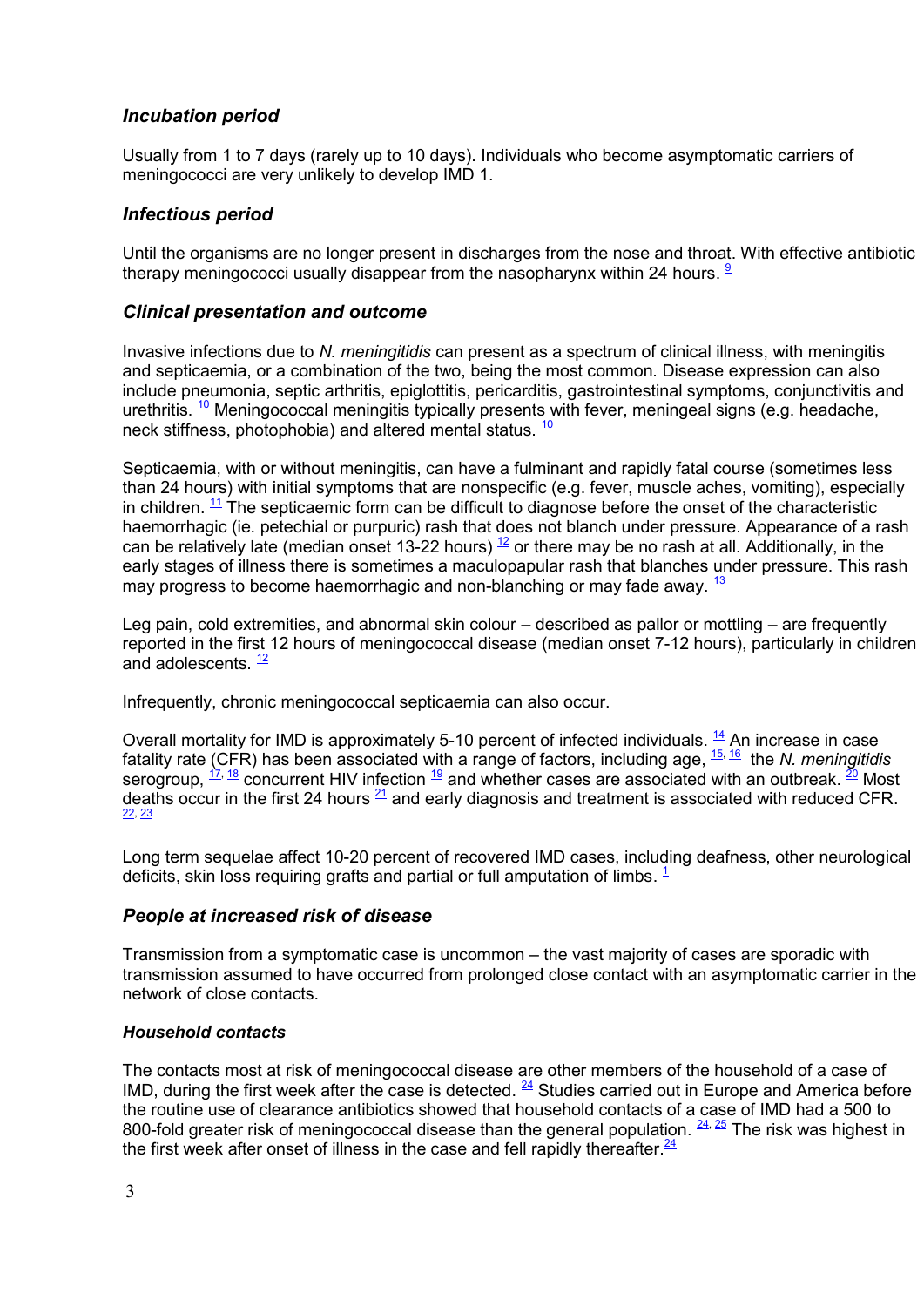#### *Intimate contacts*

The frequency of intimate kissing, involving close contact with respiratory droplets from the nasopharynx, increases the risk of both carriage <sup>Z, 26</sup> and disease. <sup>2[7,](#page-20-6) [28](#page-21-7)</sup> However, contact with saliva *per se*, such as through sharing drinks or superficial mouth kissing, is not thought to significantly increase risk of carriage or disease[.](#page-20-7) <sup>8</sup>.

#### *Child-care contacts*

There is limited evidence in favour of providing clearance antibiotics to child-care contacts of sporadic cases of IMD. A Belgian study found that the relative risk of secondary IMD among day-care (aged under three years) and pre-school contacts (aged two to five years) was much less than that for similarly aged household contacts of an index case. <sup>[24](#page-21-3)</sup> A British study of pre-school settings (including day care, playgroups and other pre-school groups) (most were aged less than four years) found that the relative risk of a cluster of cases in pre-school in the four weeks after an index case was 27.6 and the absolute risk was 49/100,000 contact children. <sup>[29](#page-21-8)</sup>

#### *School and university contacts*

United States (US) and United Kingdom (UK) studies have demonstrated a modestly increased risk of further cases in schools attended by index cases.<sup>[30,](#page-21-9) [31](#page-21-10)</sup> However, subsequent cases do not necessarily occur in the same classroom as the index case, with others occurring, for example, in contacts who share extracurricular activities with index cases.  $\frac{30}{2}$  $\frac{30}{2}$  $\frac{30}{2}$  In the US the relative risk of further cases among school students (5-18 years of age) was 2.3.  $\frac{30}{20}$  $\frac{30}{20}$  $\frac{30}{20}$ 

#### *Healthcare workers and others with close contact with a case after onset of symptoms*

Even though transmission from a symptomatic case is uncommon there is, however, a small increased risk of disease in people who have very close contact with a symptomatic case prior to completion of 24 hours of antibiotic therapy. Those healthcare workers who have unprotected close airway exposure to large particle respiratory droplets (e.g. during airway management) from a case of IMD around the time of admission, are at increased risk of disease in the 10–day period after exposure. <sup>[32](#page-21-11)</sup> However, the risk is very low; in one study absolute risk was estimated to be 0.8/100,000,  $\frac{33}{2}$  $\frac{33}{2}$  $\frac{33}{2}$  far below the risk in household contacts.

#### *Other groups/individuals at higher risk*

Laboratory personnel who work with *N. meningitidis* are at increased risk of IMD.  $\frac{34}{35}$  Other risk factors for IMD include congenital or acquired immunoglobulin deficiencies and complement deficiencies, anatomic or functional asplenia, travel to or residence in countries where meningococcal disease is hyperendemic or epidemic, <sup>[36](#page-21-15)</sup> exposure to cigarette smoke, <sup>[37,](#page-21-16) [38](#page-21-17)</sup> concurrent respiratory tract infections <sup>39,</sup>  $\frac{40}{2}$  $\frac{40}{2}$  $\frac{40}{2}$  and crowded living conditions or recreation spaces.  $\frac{41}{2}$ ,  $\frac{42}{2}$  Indigenous Australians are at significantly increased risk compared to the non-indigenous population. <sup>[23,](#page-21-2) [44](#page-22-4)</sup>

#### *Disease occurrence and public health significance*

IMD is endemic in Australia but the incidence has varied dramatically over time, with major epidemics following both world wars. More recently, incidence increased through the 1990s, but declined to historically low levels following a peak around the early 2000s.  $\frac{45}{10}$  Cases occur throughout the year, but there is a marked seasonality, with the highest number of notifications and hospitalisations occurring between June and September each year.  $\frac{47}{2}$  $\frac{47}{2}$  $\frac{47}{2}$  All age groups can be affected, but there is a bimodal age distribution, with the highest rates of disease in children aged under 5 years and a second peak in adolescents and young adults aged 15-19 years.  $2$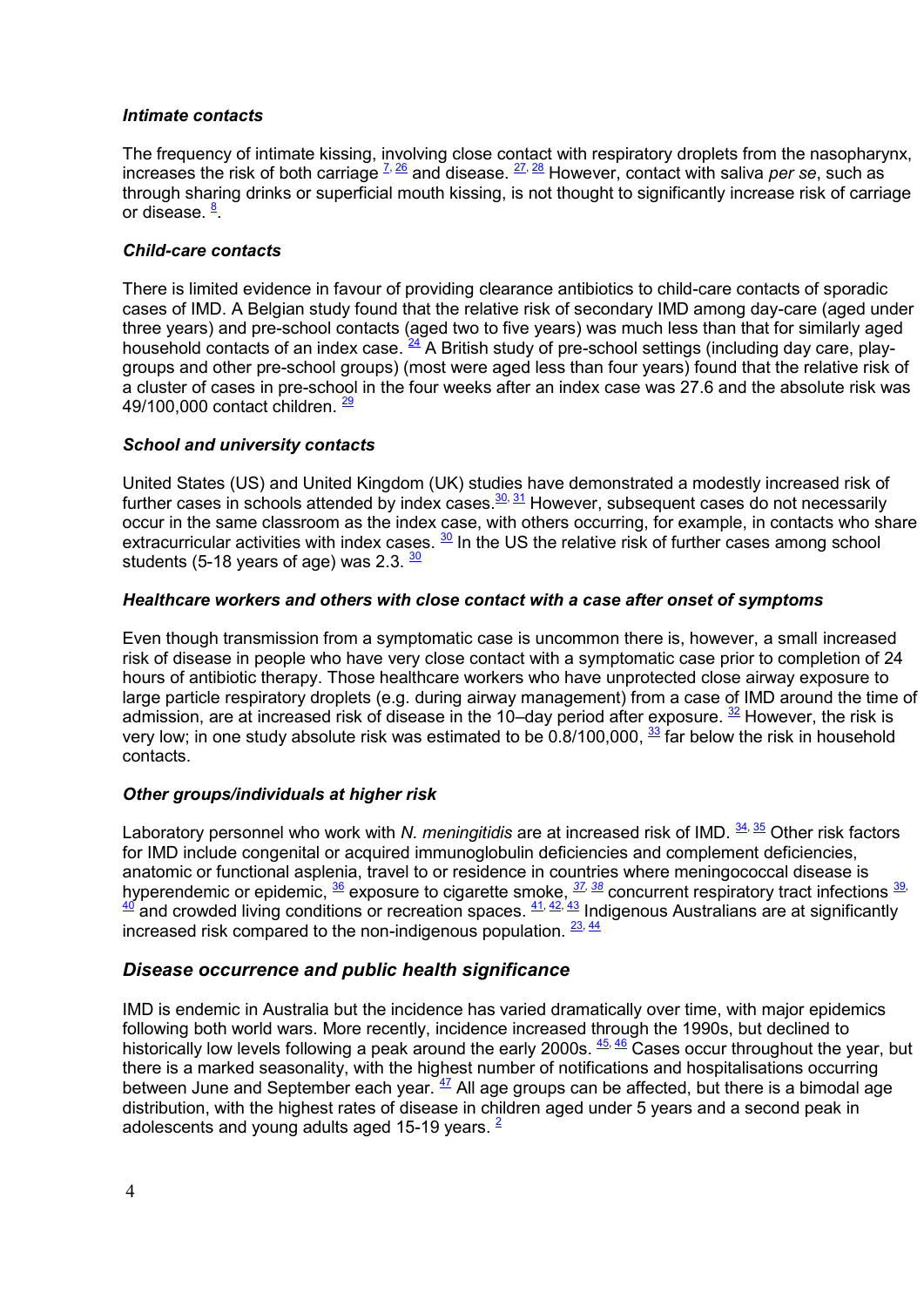While the overall incidence and mortality associated with IMD is low, the clinical and public health management of the disease can be demanding. This is related to the often dramatic course of the disease, the potential for deaths and serious complications, the fact that incidence is highest in young children, teenagers and young adults, and that clusters of cases may occur, albeit infrequently. Hence, it is essential that the public health follow-up of IMD is undertaken as a priority, that guidelines are followed closely, and that information provided to families of those affected, contacts and the media is consistent and evidence-based.

Universal childhood vaccination using the conjugate serogroup C vaccine, introduced in 2003, along with catch-up vaccination of children and adolescents through school based programs, has been associated with a marked reduction in serogroup C IMD cases in Australia.  $2\frac{16}{16}$ 

## **3. Routine prevention activities**

## *Vaccination*

Vaccines are available in Australia for serogroups A, B, C, W and Y meningococcal disease.

The [Australian Immunisation Handbook 10](http://www.immunise.health.gov.au/internet/immunise/publishing.nsf/Content/Handbook10-home~handbook10part4~handbook10-4-10)<sup>th</sup> Edition, updated online version provides current guidance on meningococcal immunisation.

Meningococcal C conjugate vaccine (MenCCV) - Available through the National Immunisation Program. Recommended for all children at 12 months of age.

Meningococcal B vaccine (MenBV) - Available on private script. Recommended for infants and young children, adolescents, young adults living in close quarters, some laboratory personnel and individuals with certain medical conditions.

Quadrivalent meningococcal vaccines (4vMenCV and 4vMenPV) which protect against serogroups A, C, W and Y. Available on private script. Recommended for occupational exposures, some travel and certain medical conditions. This can be also offered to those who wish to protect themselves or their family from these serogroups of meningococcal disease.

Check the [National Immunisation Schedule](http://www.health.gov.au/internet/immunise/publishing.nsf/Content/national-immunisation-program-schedule) and the relevant jurisdictional schedule for up-to-date information on currently funded vaccines, as schedules change from time to time. For example, in early 2017, some states implemented a time-limited adolescent ACWY vaccination program to address the changing epidemiology of serogroup W disease.

## *Risk mitigation*

The main aims of public health measures for meningococcal disease are:

- to provide information to contacts to allay anxiety and provide advice on the action to take should they develop symptoms consistent with IMD; and
- to identify and provide clearance antibiotics and vaccination where indicated to "higher risk" contacts of cases in order to reduce the risk of further cases resulting from transmission of a
- virulent strain of the organism.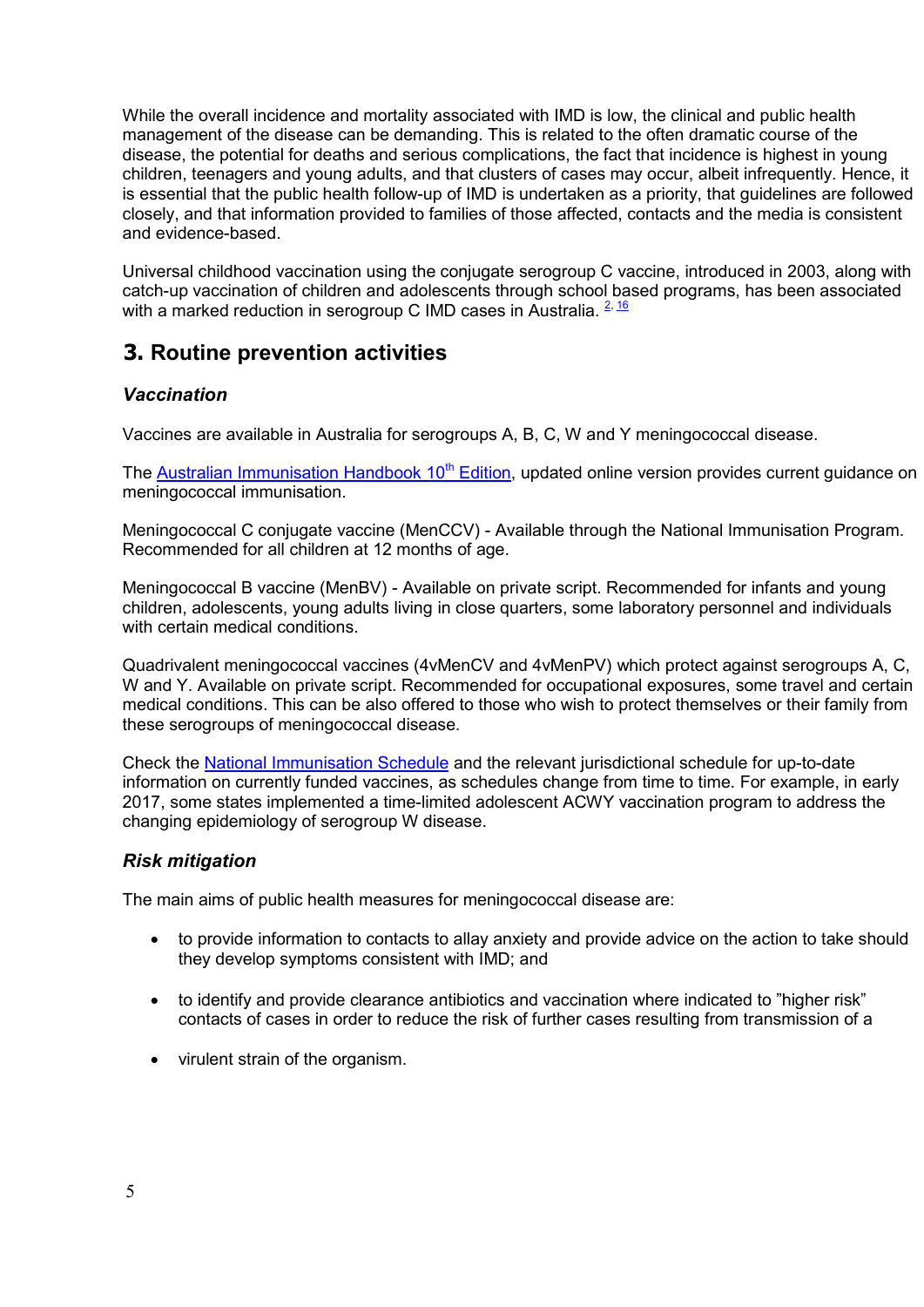## **4. Surveillance objectives**

- To promptly identify cases and their close contacts in order that appropriate public health action can be taken
- To identify clusters of cases and outbreaks in order that appropriate public health action can be taken
- To monitor the epidemiology of the disease, including the impact of immunisation, to inform prevention strategies
- To monitor the effectiveness of current control measures and to provide an evidence base for further review of national guidelines.

## **5. Data management**

Probable and confirmed cases of meningococcal disease should be entered onto the notifiable diseases database within one working day of notification. Ensure that data on Aboriginal or Torres Strait Islander status and vaccination history are collected and entered into the jurisdictional database. Serogroup, subserogroup and case outcome should be added to the database when available.

## **6. Communications**

Where applicable in a jurisdiction the laboratory or clinician notifies the state/territory communicable diseases branch or public health unit (PHU) of the case's age, sex, date of onset, clinical status, laboratory findings and vaccination history (if relevant).

## **7. Case definition**

Probable and confirmed cases of invasive meningococcal disease are notifiable.

## *Confirmed case*

A confirmed case requires either:

1. Laboratory definitive evidence

#### **OR**

2. Laboratory suggestive evidence **AND** clinical evidence**.**

#### *Laboratory definitive evidence*

1. Isolation of *Neisseria meningitidis* from a normally sterile site

#### **OR**

2. Detection of specific meningococcal DNA sequences in a specimen from a normally sterile site by nucleic acid amplification testing.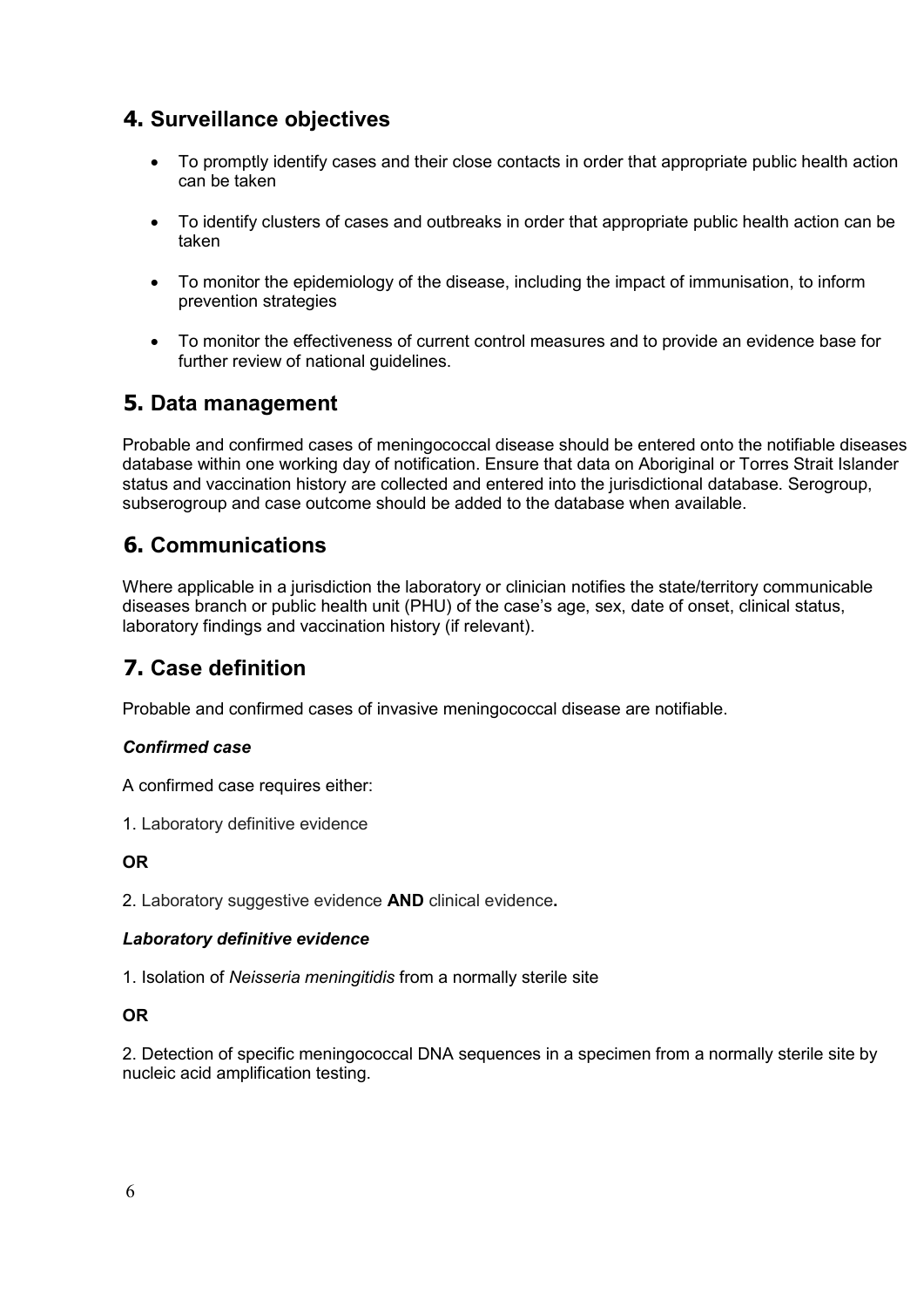#### *Laboratory suggestive evidence*

1. Detection of Gram-negative diplococci in Gram stain of specimen from a normally sterile site or from a suspicious skin lesion

**OR**

2. High titre IgM or significant rise in IgM or IgG titres to outer membrane protein antigens of *N. meningitidis* 

#### *Clinical evidence (for a confirmed case)*

Disease which in the opinion of the treating clinician is compatible with invasive meningococcal disease.

#### *Probable case*

A probable case requires **clinical evidence** only.

#### *Clinical evidence (for a probable case)*

A probable case requires:

1. The absence of evidence for other causes of clinical symptoms

#### **AND EITHER**

2. Clinically compatible disease including haemorrhagic rash

#### **OR**

3. Clinically compatible disease AND close contact with a confirmed case within the previous 60 days.

The current surveillance case definition can be located at the **Australian national notifiable diseases and** [case definitions web page:](http://www.health.gov.au/casedefinitions) (www.health.gov.au/casedefinitions).

Although meningococcal conjunctivitis is not included in the IMD surveillance case definition, cases should still be notified in order to enable a public health response as, on occasion, it may precede invasive disease  $\frac{48}{10}$  $\frac{48}{10}$  $\frac{48}{10}$  or IMD in a contact  $\frac{49}{10}$  $\frac{49}{10}$  $\frac{49}{10}$  (refer to *Section 12*).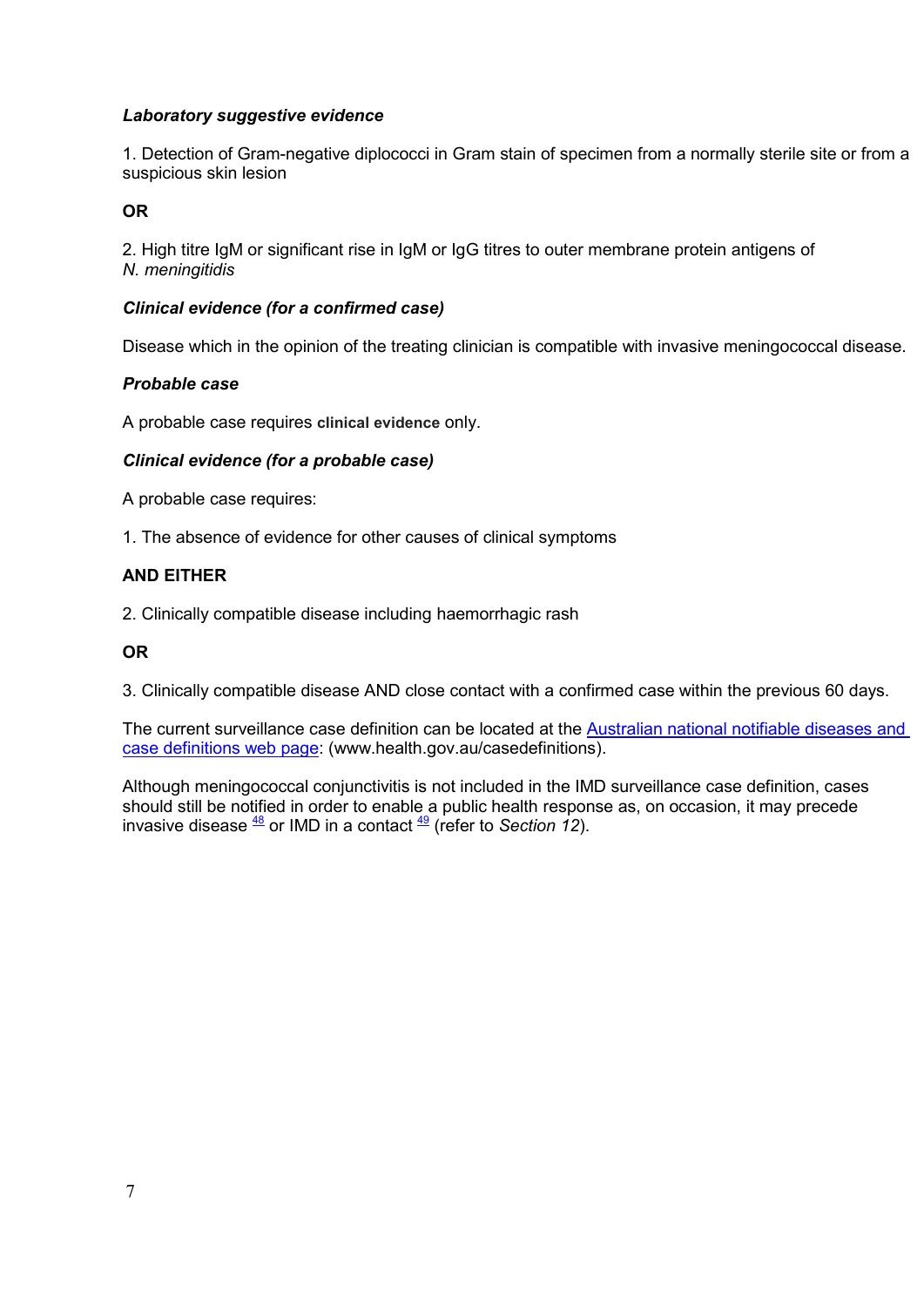## **8. Laboratory testing**

## *Testing guidelines*

All patients with suspected meningococcal infection should have blood collected as soon as possible for culture, polymerase chain reaction (PCR) testing, c-reactive protein and full blood count. Where appropriate, a sample of cerebrospinal fluid (CSF) should be collected for PCR, microscopy and culture. For meningococcal conjunctivitis (refer to *Section 12.*special situations).

For further details of specimen collection, handling requirements and availability of testing, which may vary between locations, contact the relevant laboratory [\(Appendix 4: National Neisseria Network \(NNN\)](#page-31-0)  [laboratories\)](#page-31-0).

## *Molecular testing by Polymerase Chain Reaction (PCR)*

PCR-based diagnosis provides confirmation of IMD from blood, CSF or other normally sterile sites with validity comparable to that of culture-based diagnosis. Additionally, PCR methods can provide diagnostic information pertinent to patient care and public health management. For these reasons it is recommended that CSF and/or EDTA blood samples from which DNA was extracted for PCR-based diagnosis as well as the remaining DNA extract, both be sent to the appropriate NNN laboratory (refer to [Appendix 4: National Neisseria Network \(NNN\) laboratories\)](#page-31-0).

Early antibiotic therapy has contributed to PCR, particularly in blood specimens, now being the most common means of laboratory diagnosis of IMD. PCR-based assays are generally directed at the *ctrA* gene. Test sensitivity is >95 percent for CSF using *ctr*A gene PCR <sup>[50](#page-22-10)</sup> and approximately 87 percent when testing blood samples.  $\frac{51}{2}$  $\frac{51}{2}$  $\frac{51}{2}$  Data are not available for skin lesions.

PCR tests for serogroup determination should be performed both from a confirmatory and epidemiological point of view. Serogroup identification can guide the public health response, particularly vaccination recommendations. PCR-assays for detecting regions in the *siaD* gene specific for serogroups B, C, W and Y are widely performed in Australia.

Although meningococcal DNA can be detected up to 72 hours after initiation of systemic antibiotics, caution should still be taken when interpreting negative PCR results. In probable cases results should be assessed in conjunction with clinical presentation, duration and severity of disease and the timing of the initiation of systemic antibiotics in relation to collection of the specimen. <sup>[51](#page-22-11)</sup>

## *Microscopy*

Detection of Gram-negative diplococci by Gram stain of CSF or specimens from other normally sterile sites constitutes laboratory suggestive evidence in the CDNA case definition. In conjunction with a clinically compatible illness, this fulfils criteria for a confirmed case of IMD. The reported sensitivity of Gram stain on CSF is about 62 percent  $\frac{52}{6}$ ,  $\frac{53}{3}$  and of skin lesion aspirates or biopsies about 50 percent.  $\frac{53}{6}$  $\frac{54}{2}$  $\frac{54}{2}$  $\frac{54}{2}$  Prior use of antibiotics reduces the likelihood of a positive Gram stain and culture.

## *Culture*

Culture of *N. meningitidis* from blood, CSF or other normally sterile sites confirms a diagnosis of IMD. Additionally, cultures provide isolates for strain differentiation and antibiotic susceptibility testing. When meningitis is present CSF offers the best chance of yielding an organism for culture, but sensitivity is reported to decline from 72 percent to 42 percent after antibiotic treatment. <sup>[52](#page-22-12)</sup> The sensitivity of blood culture is reported to vary from 24-47 percent  $\frac{52}{55}$  but falls to 5 percent or less if antibiotics have been given before collection. [52](#page-22-12)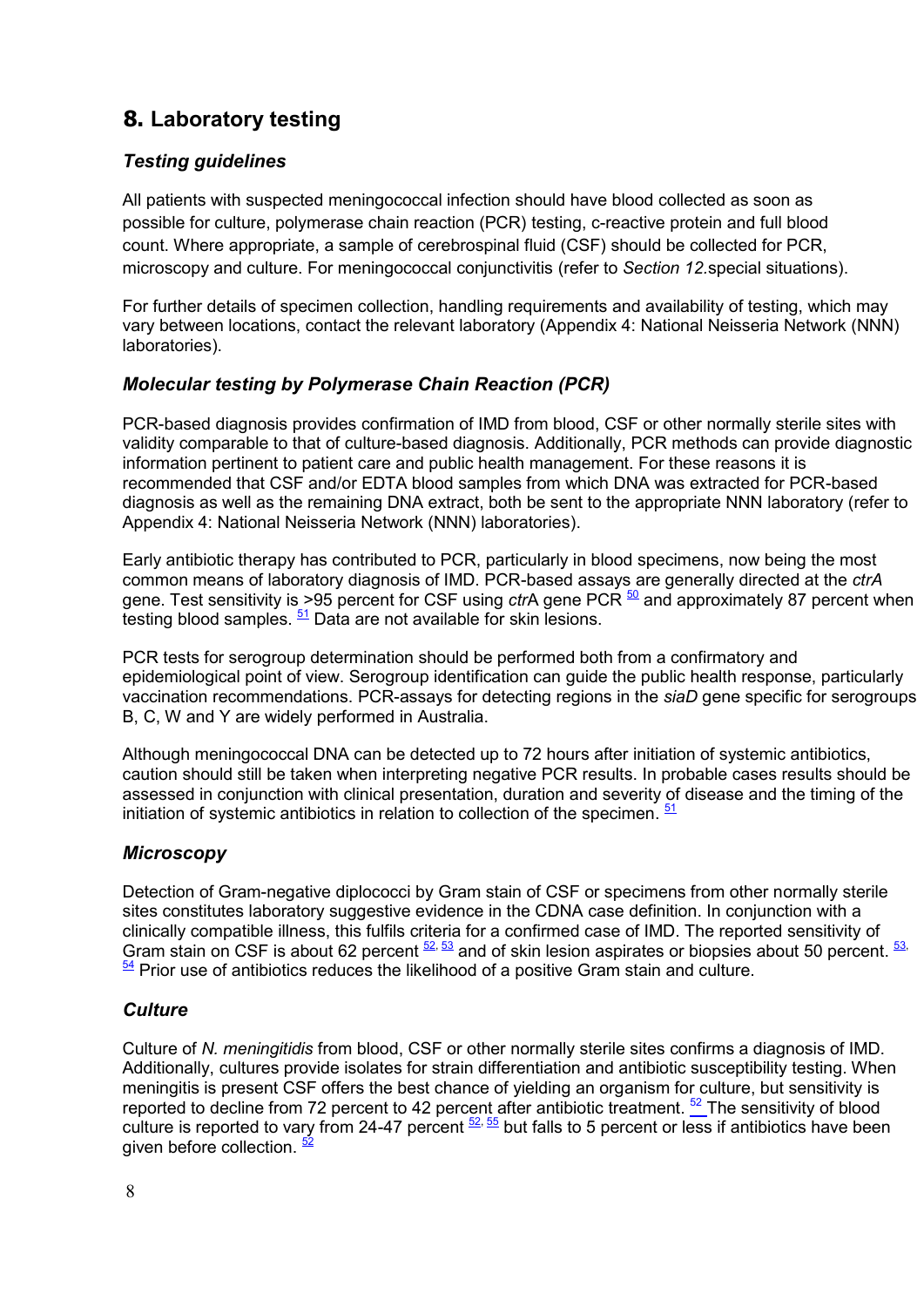## *Nasopharyngeal (throat) swabs*

The collection of throat swabs is not recommended for either cases of IMD or their contacts.

### *Serology*

Serum antibody tests for the diagnosis of IMD are not routinely available, but are performed in some laboratories. Serological diagnosis is based on the demonstration of a single elevated level of IgM antibody or seroconversion to outer membrane protein (OMP) antigens. As the OMP antigens amongst the *Neisseria* genus cross-react, the test may be positive in disseminated gonococcal infection.

An assay to detect IgM antibody to serogroup C capsule is also available and will detect an antibody response to recent C capsule vaccination or invasive infection with serogroup C *N. meningitidis*.

Serological diagnosis is retrospective but may be useful in circumstances where IMD was suspected clinically and when other tests were negative or not performed; it is not recommended for clinical diagnosis of acute cases.

#### *Strain differentiation*

Strain differentiation or typing can assist in establishing linkages between cases or cases and carriers that are identified epidemiologically. Laboratory typing results can exclude true relatedness of apparently linked cases if they emerge as being distinct. Also, if the method used is highly discriminating and the prevalence of particular types is taken into account, detection of indistinguishable case isolates can provide quite strong evidence of relatedness.

Isolates and samples for typing are referred to NNN Laboratories (refer to [Appendix 4\)](#page-31-0). Historically, phenotyping (serotyping) has been used to separate isolates into serogroups (using capsular polysaccharides), serotypes and subserotypes (using OMP).

Genotyping (molecular) techniques are now used by most state laboratories to type strains in addition to serotyping. Techniques available include pulsed-field gel electrophoresis (PFGE), *porA/ porB, or fetA*  sequencing and multi-locus sequence typing (MLST). <sup>[56](#page-22-16)</sup> Whole genome sequencing, where available, can also be used to establish strain relatedness of cases and guide public health interventions.

Further information is available from the **Public Health Laboratory Network (PHLN)** case definition [website:](http://www.health.gov.au/internet/main/publishing.nsf/Content/laboratory+case+definitions-1) (www.health.gov.au/internet/main/publishing.nsf/Content/laboratory+case+definitions-1)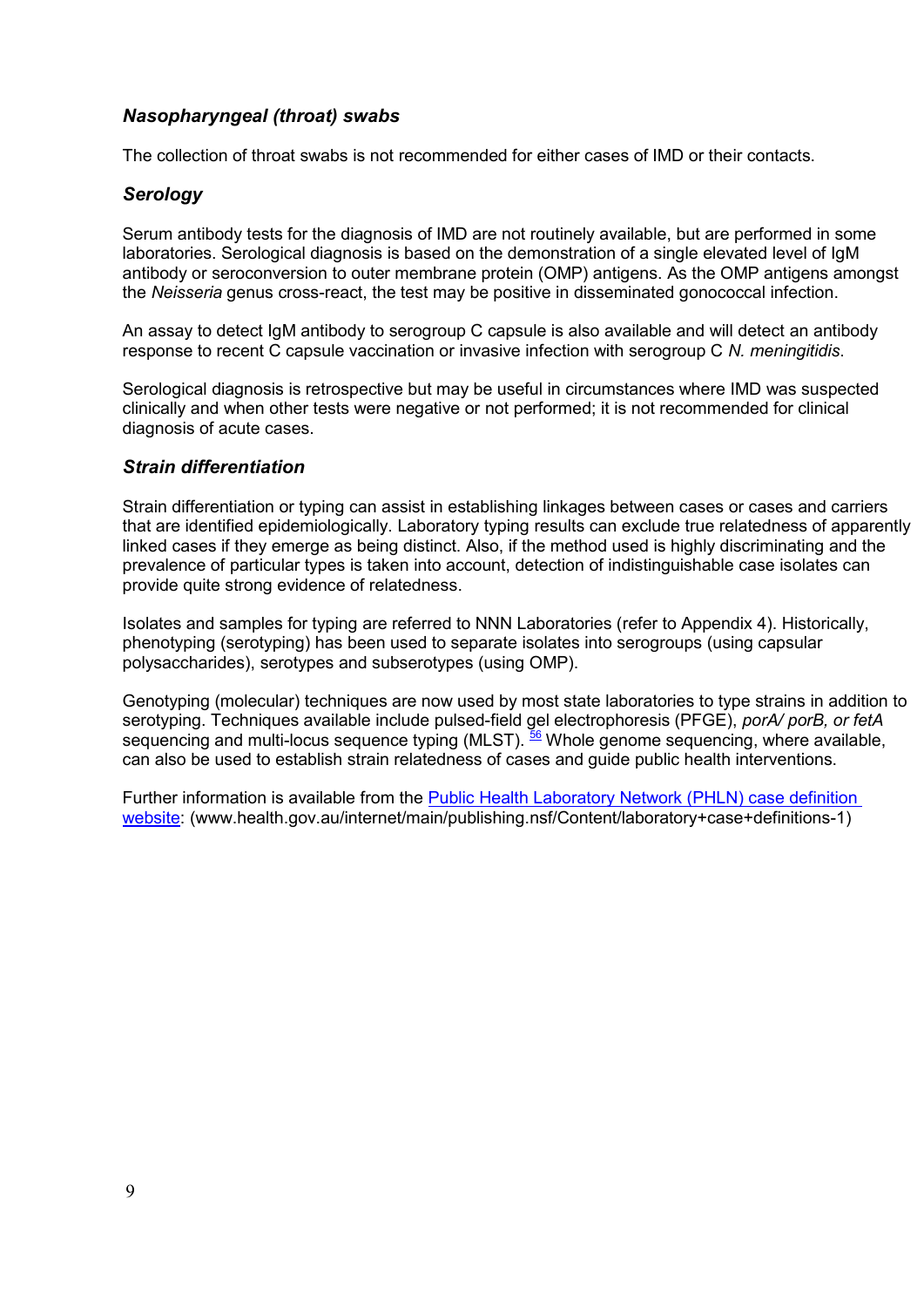## **9. Case management**

## *Response times*

Public health action should commence immediately where the clinical picture is consistent with IMD – in the opinion of the treating clinician – or definitive or suggestive laboratory evidence is received. Begin investigation and response on the same day of notification of a probable or confirmed case of IMD or of confirmed meningococcal conjunctivitis.

Although meningococcal conjunctivitis is not included in the surveillance case definition for IMD, cases should still be notified in order to enable a public health response as, on occasion, it may precede invasive disease  $\frac{48}{10}$  $\frac{48}{10}$  $\frac{48}{10}$  or IMD in a contact  $\frac{49}{10}$  $\frac{49}{10}$  $\frac{49}{10}$  (refer to section 12 special situations).

#### *Response procedure*

#### *Case investigation*

- The response to a notification will usually be carried out in collaboration with the case's medical team. Ensure that action has been taken to:
- Discuss with the treating doctor the need to interview the case or the relevant care-giver in order to provide information and seek a contact history
- Establish what the case or the relevant care-giver has already been told about the diagnosis before beginning the interview
- Confirm the onset date and symptoms/signs of illness and assess whether the clinical evidence is consistent with a diagnosis of IMD
- Confirm results of existing relevant laboratory tests, or recommend that the tests be done
- Review case and contact management undertaken to date. For instance, establish if the treating team has provided clearance antibiotics to household contacts
- Facilitate the support of the case and/or family with a social worker, Aboriginal or Torres Strait Islander Liaison Officer or interpreter as required.

#### *Case treatment*

Treatment is the responsibility of the treating doctor. For antibiotic treatment recommendations refer to the current edition of *[Therapeutic Guidelines: Antibiotic](https://www.clinicalguidelines.gov.au/portal/2406/therapeutic-guidelines-antibiotic-version-15)*. Some antibiotics, including penicillin, do not reliably clear nasopharyngeal carriage of meningococc,  $i$   $\frac{1}{2}$  $\frac{1}{2}$  $\frac{1}{2}$  so appropriate clearance antibiotics must also be used (refer to **[Table 2](#page-14-0)**).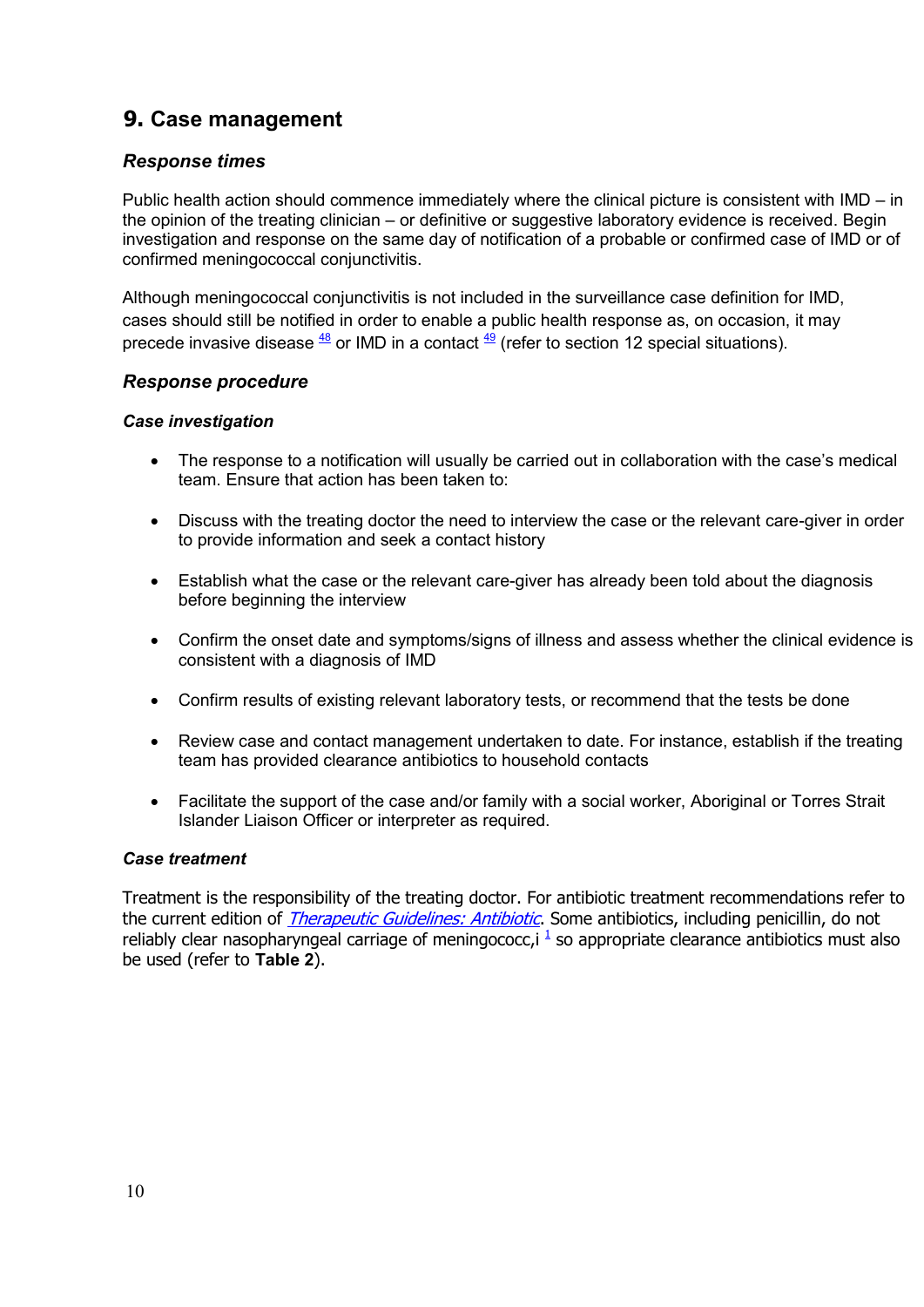#### <span id="page-10-2"></span>*Vaccination*

Vaccination of cases is not recommended unless the case has underlying risk factors as outlined in the [Australian Immunisation Handbook.](http://www.immunise.health.gov.au/internet/immunise/publishing.nsf/Content/B228E01A1B7F371BCA257D4D0023237A/$File/4-10-Meningococcal.pdf)

#### *Isolation and restriction*

Droplets and nasopharyngeal secretions are considered to be infectious from the onset of the acute illness until completion of 24 hours treatment with effective systemic antibiotics. <sup>[9](#page-20-8)</sup> Hence, during this period both standard and droplet precautions should be practised for suspected, probable or confirmed cases, especially while undertaking airway management during resuscitation.

#### *Active case finding*

Contacts (refer to below) who develop symptoms consistent with IMD should be advised to seek medical advice urgently and to inform the PHU.

A single case of serogroup A meningococcal disease in an Aboriginal or Torres Strait Islander person may be the sentinel event of a community outbreak and requires appropriate action.

## **10. Control of environment**

None routinely required (refer to Section 12 special situations).

## <span id="page-10-1"></span>**11. Contact management**

#### *Identification of contacts*

The aim of identifying contacts is to:

- Clarify their degree of contact with the case
- Provide them with information about meningococcal infection and their level of risk aimed at both allaying unnecessary anxiety and advising them of what action to take if they develop symptoms
- Recommend clearance antibiotics and vaccination if indicated (**[Table 1](#page-12-0)**).

## <span id="page-10-0"></span>*Contact definition*

Public health follow-up focuses on identifying the subset of 'higher-risk' contacts who require information and clearance antibiotics and vaccination in some instances. Other lower-risk contacts groups may be given information only.

In establishing the timing and degree of contact with a case, the time period of interest is from 7 days prior to the onset of symptoms in the case to the time the case has completed 24 hours of appropriate antibiotic treatment.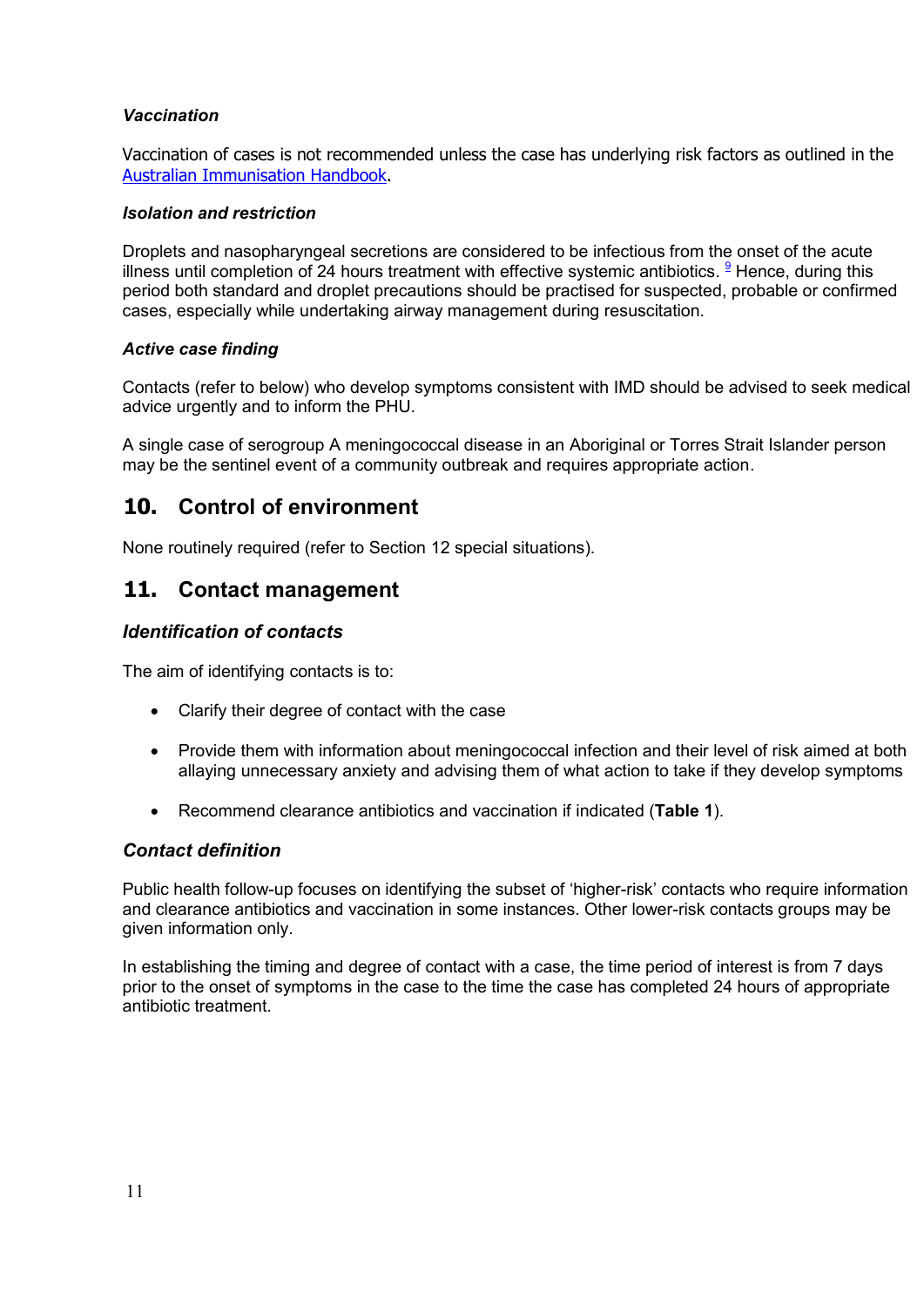Higher-risk contacts fall into the following groups:

- 1. Household or household-like contacts: of a case are those who lived in the same house (or dormitory-type room) or were having an equivalent degree of contact with the case in the 7 days prior to the onset of the case's symptoms until completion of 24 hours of appropriate antibiotic treatment.
- 2. Intimate kissing and sexual contacts: in the 7 days prior to the onset of the case's symptoms until completion of 24 hours of appropriate antibiotic treatment.
- 3. Child-care: To be considered a higher-risk contact, children and staff in childcare should have an equivalent degree of contact with the case as a household contact. An exposure assessment should be conducted to assess the degree of contact at the childcare centre. As a guide, two full days (where one full day is approximately 6-8 hours) of attendance in the same care group as the case **or** a cumulative of around 20 hours in the same care group as the case in the 7 days prior to onset of case symptoms should be considered a higher-risk contact. Other childcare contact is considered lower-risk. Child-care includes any situation where children under 5 years of age are cared for with other children away from home. This setting includes kindergartens and pre-schools (pre-primary).
- 4. Passengers: seated immediately adjacent to the case during long distance travel (>8 hours duration) by aeroplane, train, bus or other vehicle.<sup>[57](#page-22-17)</sup>
- 5. Healthcare workers who have had unprotected close exposure of their airway to large particle respiratory droplets of a case during airway management (e.g. suctioning, intubation), or mouth to mouth resuscitation up until the case has had 24 hours of appropriate antibiotic treatment.  $\frac{33}{10}$ ,  $\frac{48}{10}$  $\frac{48}{10}$  $\frac{48}{10}$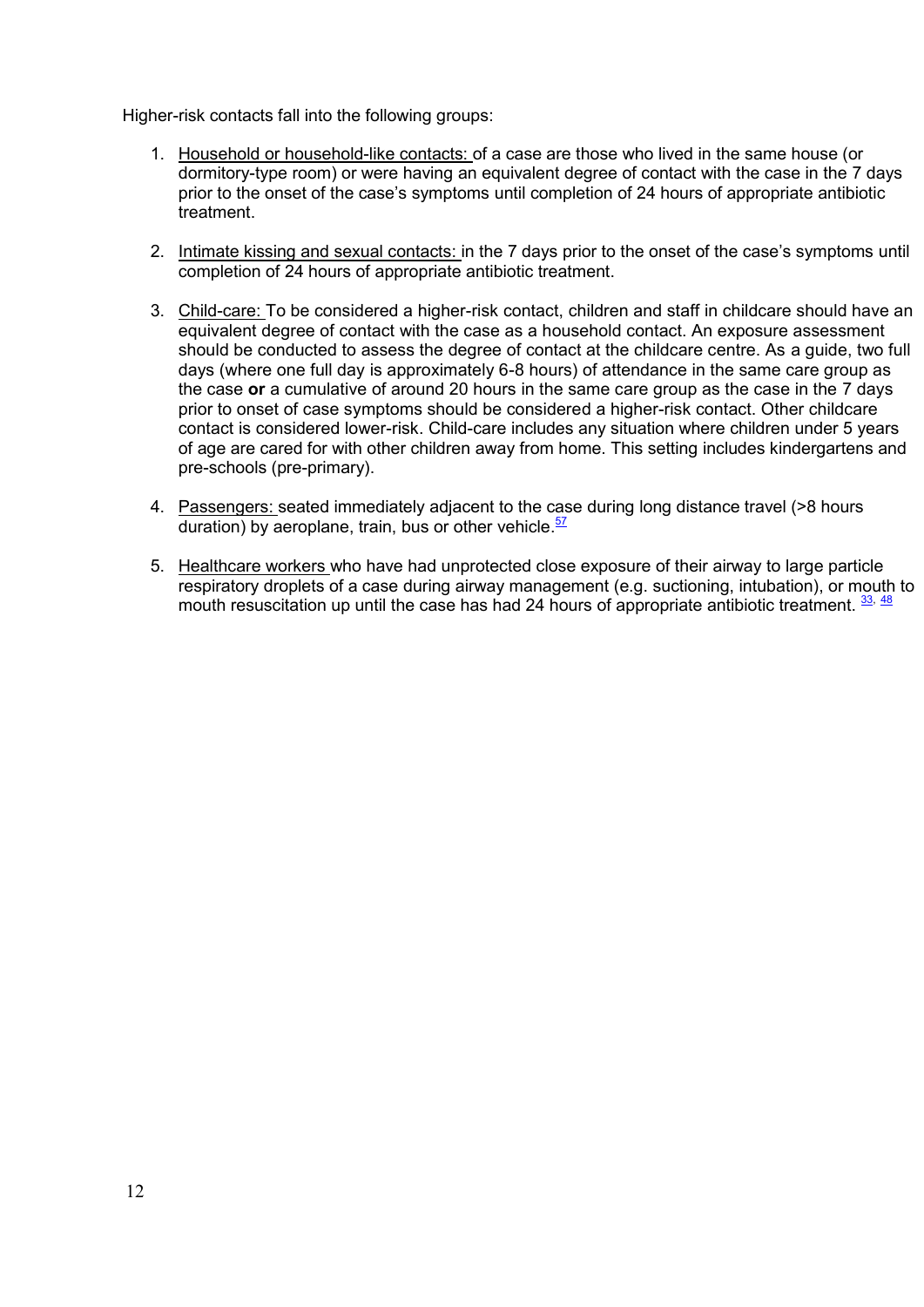<span id="page-12-0"></span>

| Table 1: Public health responses in defined settings in which a single case of invasive |  |
|-----------------------------------------------------------------------------------------|--|
| meningococcal disease (or meningococcal conjunctivitis) has occurred <sup>1</sup>       |  |

| <b>Settings</b>                                                                                          | Clearance antibiotics <sup>2</sup>                                                                                                         | Vaccination <sup>3</sup>                                                                                           | Information <sup>4</sup>                                                                            |
|----------------------------------------------------------------------------------------------------------|--------------------------------------------------------------------------------------------------------------------------------------------|--------------------------------------------------------------------------------------------------------------------|-----------------------------------------------------------------------------------------------------|
|                                                                                                          |                                                                                                                                            |                                                                                                                    |                                                                                                     |
| Household and other higher-<br>risk contacts of a case (refer<br>to Contact definition in<br>Section 11) | Yes                                                                                                                                        | Yes                                                                                                                | Yes                                                                                                 |
| Schools and universities                                                                                 | Only students who are<br>household-like contacts<br>of a case - refer to<br><b>Contact definition Section</b><br>11                        | Only students who<br>are household-like<br>contacts of a case -<br>refer to Contact<br>definition Section 11       | Yes - all other students in<br>the same classroom<br>(schools) or tutorial groups<br>(universities) |
| Passengers in seats directly<br>beside a case during long<br>duration travel (>8 hours)                  | Yes                                                                                                                                        | <b>No</b>                                                                                                          | Yes                                                                                                 |
| <b>Childcare facilities</b>                                                                              | Only children and staff<br>who are household-like<br>contacts of a case - refer<br>to section 11 Contact<br>management                     | Only children and<br>staff who are<br>household-like<br>contacts of a case -<br>refer to Vaccination<br>Section 11 | Yes                                                                                                 |
| Those exposed to a case<br>after the onset of symptoms                                                   | No, unless meet other<br>criteria for higher-risk<br>contacts                                                                              | <b>No</b>                                                                                                          | Yes                                                                                                 |
| <b>Healthcare workers</b>                                                                                | Only healthcare workers<br>who have performed<br>airway management (e.g.<br>suctioning, intubation) of<br>a case without wearing a<br>mask | <b>No</b>                                                                                                          | Yes                                                                                                 |
| Sporting team and work<br>contacts (including both<br>shared office or open air<br>settings)             | No                                                                                                                                         | No                                                                                                                 | Yes                                                                                                 |

<sup>&</sup>lt;sup>1</sup> Response for probable and confirmed cases of invasive meningococcal disease plus confirmed meningococcal conjunctivitis

 $^2$  Only those in close and prolonged contact with a case in the 7 days prior to the onset of symptoms, and only very close contacts after the onset of the case's symptoms, and prior to completion of 24 hours of appropriate treatment, require clearance antibiotics

 $3$  Vaccination recommendations only apply when IMD is caused by serogroups A, C, W and Y, but not to B. Refer to Vaccination section below

<sup>4</sup> For lower-risk contacts, information should be provided as soon as possible and by no later than the end of the next business day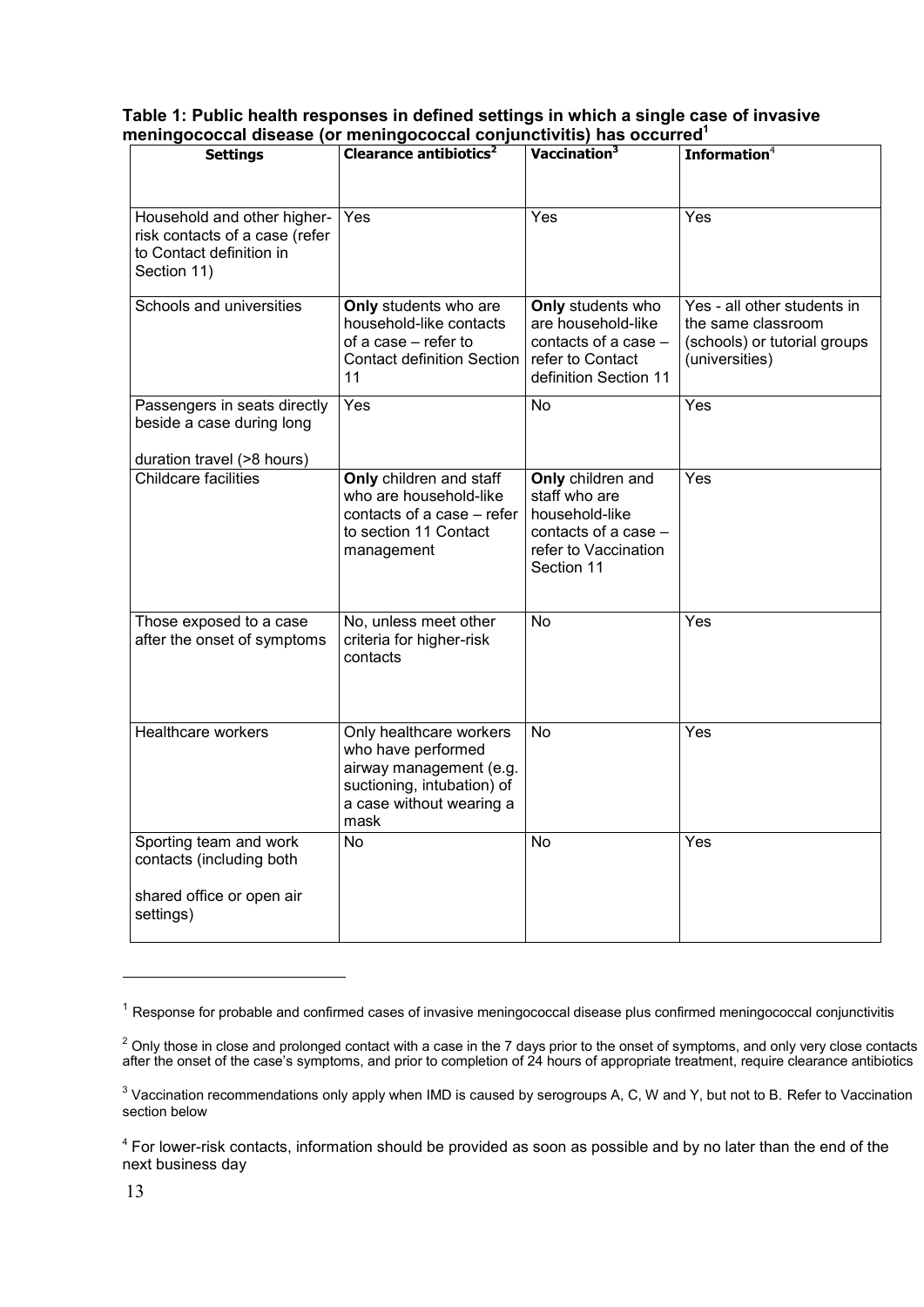#### *Clearance antibiotics*

The main rationale for provision of clearance antibiotics is to eliminate meningococci from any carrier within the network of contacts close to each case, thereby reducing the risk of further transmission of what may be a more virulent strain of the organism within the social network and preventing further cases of invasive disease. Clearance antibiotics given to household contacts was estimated to be 89 percent effective in preventing secondary cases.  $\frac{58}{6}$  $\frac{58}{6}$  $\frac{58}{6}$ 

Clearance antibiotics should also be provided for contacts of meningococcal conjunctivitis because secondary cases of IMD have occurred.  $49$ 

Wider provision of clearance antibiotics outside the recommended groups should be avoided due to the risk of doing more harm than good, including elimination of protective flora, risk of side effects and development of antibiotic resistance. Following even a single case of IMD there may be considerable demands and pressure from parents or others for clearance antibiotics to be administered more widely than is recommended. It is important that public health personnel do not acquiesce to these demands, but rather provide reassurance on the low risk of IMD in contacts and carefully explain the purpose for clearance antibiotics.

All identified contacts, regardless of whether or not they are eligible to receive clearance antibiotics, should be advised to remain alert for symptoms and to seek medical review if appropriate.

As of November 2014, *[Therapeutic Guidelines: Antibiotic](https://www.clinicalguidelines.gov.au/portal/2406/therapeutic-guidelines-antibiotic-version-15)* lists ciprofloxacin, ceftriaxone and rifampicin as suitable agents. Characteristics of these agents are shown below in [Table 2](#page-14-0) Clearance antibiotics should be given to contacts of confirmed cases of IMD as soon as possible after the contact is identified. However, there is no purpose in administering antibiotics if more than four weeks have elapsed since the most recent contact with the case.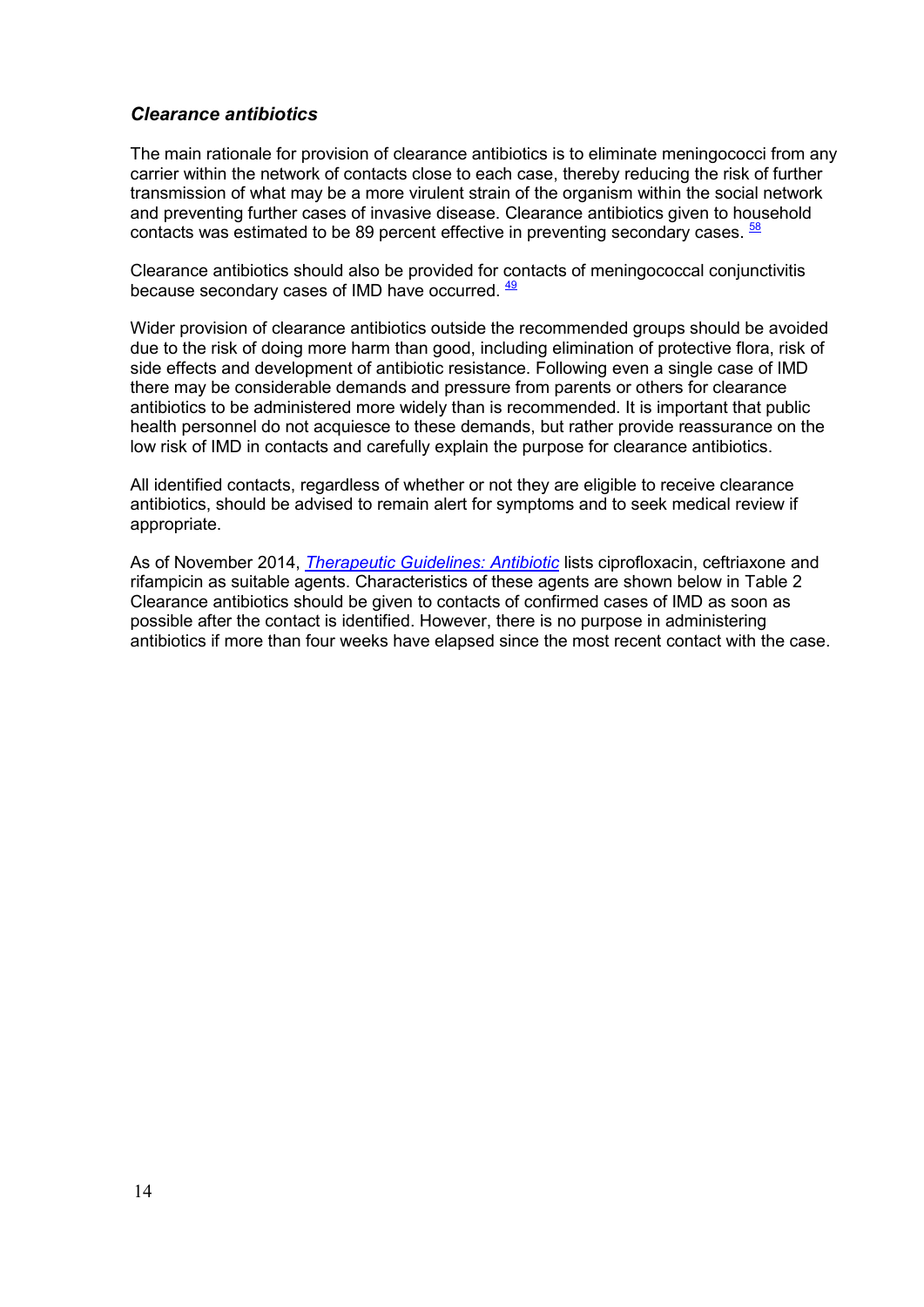<span id="page-14-1"></span>

| Adults and children of all Pregnant women<br>Young children<br>Preferred agent<br>ages<br>for<br>Situations where access to<br>Women taking the oral<br>and/or compliance with<br>contraceptive pill (OCP)<br>rifampicin may be poor,<br>such as in remote<br>Indigenous communities<br>Adult or child ≥12 yrs:<br>Child: Neonate <1 month: 5 mg/kg orally, 12-                     |  |
|-------------------------------------------------------------------------------------------------------------------------------------------------------------------------------------------------------------------------------------------------------------------------------------------------------------------------------------------------------------------------------------|--|
|                                                                                                                                                                                                                                                                                                                                                                                     |  |
|                                                                                                                                                                                                                                                                                                                                                                                     |  |
| Child under 12 years: 125<br>Dosage<br>500 mg orally, as 1 dose mg IM as 1 dose<br>hourly for 2 days                                                                                                                                                                                                                                                                                |  |
| Children aged 5-12<br>Child $\geq 1$ month: 10 mg/kg up to 600 mg orally<br>Adult: 250 mg IM, as 1<br>years: 250 mg stat<br>12- hourly for 2 days.<br>dose                                                                                                                                                                                                                          |  |
| Children under 5yrs:<br>Adult: 600 mg orally, 12-hourly for 2 days<br>30mg/kg up to maximum<br>of 125 mg stat                                                                                                                                                                                                                                                                       |  |
| *Ciprofloxacin<br>suspension contains<br>250mg/5ml                                                                                                                                                                                                                                                                                                                                  |  |
| 91-100% effective in<br>81-98% effective in elimination of<br>Advantages<br>97-98% effective in<br>elimination of<br>elimination of                                                                                                                                                                                                                                                 |  |
| nasopharyngeal<br>nasopharyngeal<br>nasopharyngeal                                                                                                                                                                                                                                                                                                                                  |  |
| carriage <sup>59</sup><br>carriage <sup>59</sup><br>carriage (57)                                                                                                                                                                                                                                                                                                                   |  |
| Oral, available in syrup<br>Single dose<br>Well tolerated                                                                                                                                                                                                                                                                                                                           |  |
|                                                                                                                                                                                                                                                                                                                                                                                     |  |
| Oral<br>Single dose                                                                                                                                                                                                                                                                                                                                                                 |  |
| No adverse reactions or<br>drug interactions of<br>importance                                                                                                                                                                                                                                                                                                                       |  |
| Contraindications<br>Previous allergy<br>Not for use in infants less<br>Severe liver impairment;                                                                                                                                                                                                                                                                                    |  |
| than 4 weeks old.<br>Alcohol abuse;<br>Pregnancy                                                                                                                                                                                                                                                                                                                                    |  |
| Drug interaction<br>Pregnancy                                                                                                                                                                                                                                                                                                                                                       |  |
| Allergic reactions,<br>IM Administration:<br>2-day course could reduce compliance:<br>Disadvantage                                                                                                                                                                                                                                                                                  |  |
| including anaphylaxis<br>Painful and may<br>• Compatible with breastfeeding but may ca<br>Compatible with<br>diarrhoea in infants. Monitoring of infants<br>require concomitant<br>breastfeeding but can<br>local anaesthetic<br>jaundice is recommended<br>cause diarrhoea in the<br>infant<br>Compatible with<br>Side effects; orange discolouration of<br>$\bullet$<br>$\bullet$ |  |
| breastfeeding but<br>soft contact lenses, tears and urine;<br>can cause<br>gastrointestinal disturbance, dizziness,<br>diarrhoea in the<br>drowsiness, headache<br>infant                                                                                                                                                                                                           |  |
| Drug interactions including hormonal<br>$\bullet$<br>contraceptives, anticoagulants and                                                                                                                                                                                                                                                                                             |  |

<span id="page-14-0"></span>

| Table 2: Characteristics of agents used for nasopharyngeal clearance of meningococci |  |
|--------------------------------------------------------------------------------------|--|
|                                                                                      |  |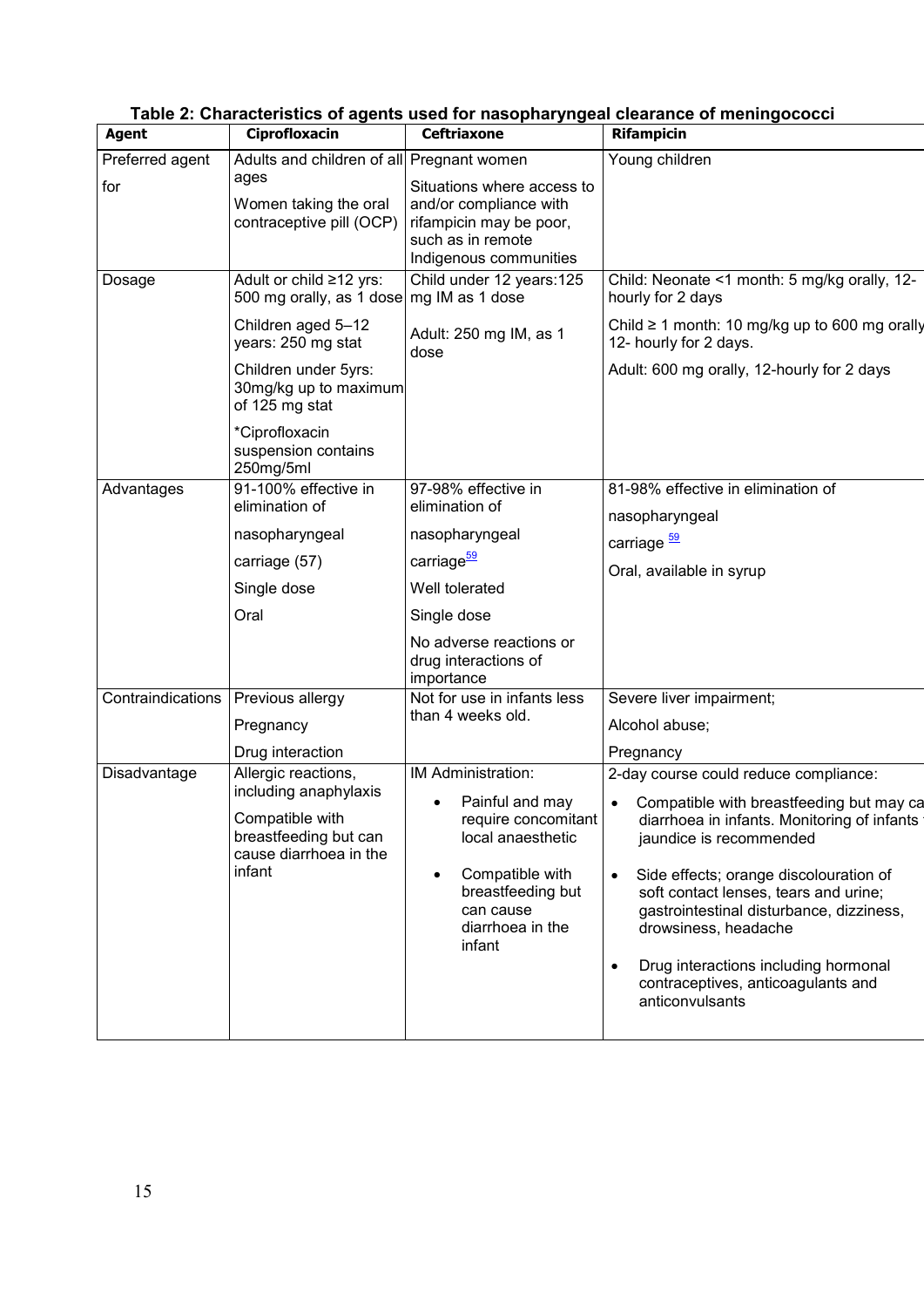## *Vaccination*

Meningococcal vaccination may be offered to higher-risk contacts to further reduce the small risk of secondary cases. The rationale for vaccination in this context is to protect individuals from infection with an invasive strain of meningococcus that may still be circulating in their social network, including among persons who did not receive clearance antibiotics.

In addition to clearance antibiotics, vaccination with an appropriate vaccine is indicated for unimmunised household-like contacts of cases of IMD and meningococcal conjunctivitis confirmed to be caused by serogroup C, A, W or Y.

Public health units should facilitate access to appropriate vaccine either directly or through existing jurisdictional arrangements with primary care or immunisation providers.

*Contacts should be informed that, depending on their age, further doses may be required if they wish to have long term protection against meningococcal A, C, W and Y disease [\[Australian Immunisation Handbook.](http://www.immunise.health.gov.au/internet/immunise/publishing.nsf/Content/B228E01A1B7F371BCA257D4D0023237A/$File/4-10-Meningococcal.pdf)]. Completion of the vaccination course, if necessary, is at the discretion of the contact and can be arranged via their primary care provider.*

Vaccination with 4CMenB vaccine, however, is not recommended after a single case of IMD caused by serogroup B, primarily because it is a multi-dose course, and a single (first) dose is unlikely to confer protection to the contact during the period of higher risk of disease.

Vaccination of household contacts with 4CMenB vaccine should, however, be considered if a second serogroup B case occurs in the same household (even if >30 days later), as this may indicate increased susceptibility of family members to IMD and/or ongoing transmission within the household.

### *Education*

Following confirmation of IMD, provide information to the network of contacts (or to the responsible guardians of in the network) about the disease and how it is spread. For lower-risk contacts, information should be provided as soon as possible and by no later than the end of the next business day. A fact sheet, appropriate to the cultural and literacy needs of recipients, should be provided (refer to example at Appendix 2: [Meningococcal disease: Information for](#page-26-0)  the [public\)](#page-26-0). This information should include the message that contacts, or anyone close to them, who develop symptoms consistent with meningococcal disease, should seek urgent medical attention.

#### *Isolation and restriction*

None required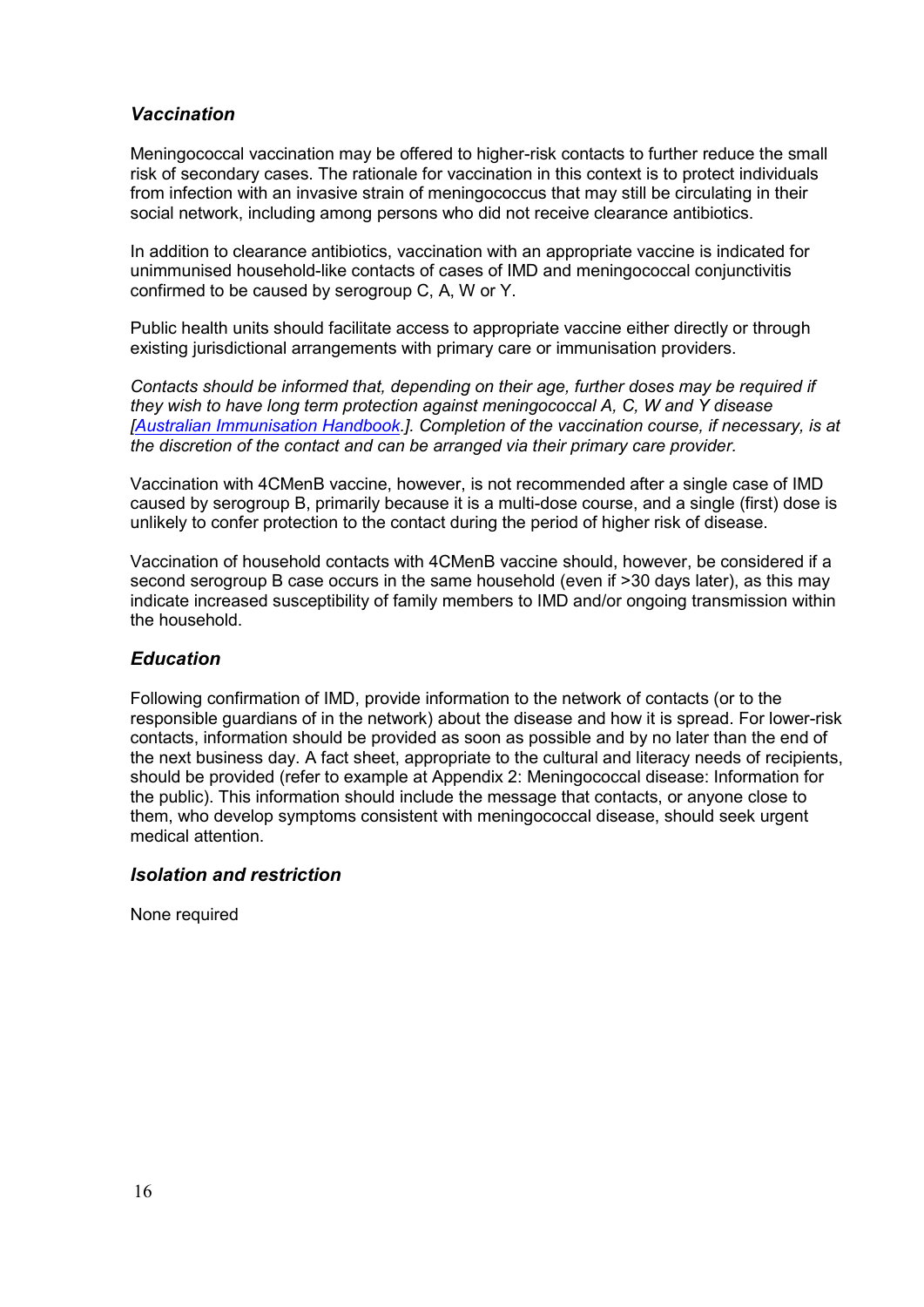## **12. Special situations**

## *Outbreaks*

Outbreaks of meningococcal disease can be particularly challenging for public health authorities due to the intense public concern and media interest they generate,  $\frac{23}{12}$  $\frac{23}{12}$  $\frac{23}{12}$  the potential for significant morbidity and mortality and the limited published evidence to guide best practice. [60](#page-22-20)

The term 'outbreak' is taken to mean the occurrence of more cases than expected for the population or group under consideration. The objective of public health management of outbreaks of IMD is to interrupt transmission and prevent further cases. Once an outbreak is either suspected or recognised there is an immediate need to initiate a coordinated response. Elements of this response include:

- A situation review to determine if there is an outbreak and its extent;
- The establishment of a response team(s) and, if appropriate, a site visit;
- Establishment of heightened surveillance;
- Determination of the population at risk and calculation of age-specific and regionspecific attack rates where indicated;
- Decisions on what action is to be taken, tailored to the setting;
- Provision of adequate information to all contacts and other people as indicated, including healthcare providers, affected communities or groups, the media and the wider public;
- Ensuring the provision of clearance antibiotics (and immunisation where indicated) as required for the setting; and
- Review of all actions taken and the preparation and dissemination of final documentation and a report.

## *Definitions*

Sporadic case - a single case in the absence of previous known close contact with another case (refer to [Contact definition](#page-10-0) above).

Primary (index) case - a case that occurs in the absence of previous known close contact with another case and is subsequently associated with a co-primary or secondary case.

Co-primary case - a close contact who develops disease within 24 hours of onset of illness in a primary case.

Secondary case - a close contact who develops disease more than 24 hours after onset of illness in a primary case where the available microbiological characterisation of the organisms is the same.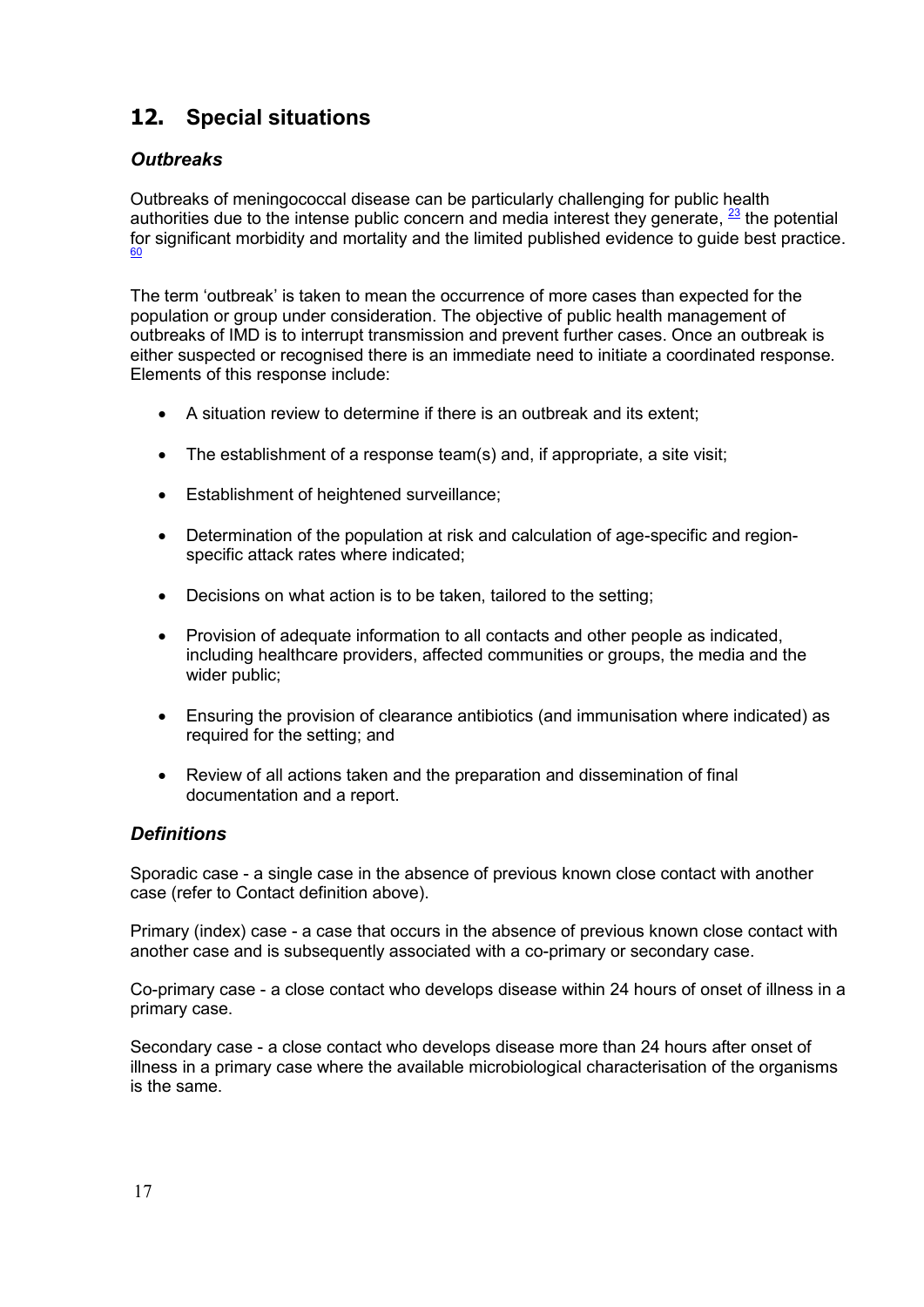Organisation-based outbreak - two or more probable or confirmed (where the available microbiological characterisation of the organisms is the same) cases with onset in a four week interval, among people who have a common organization-based affiliation (such as attending the same high school, extended families and/or social groups) but no close contact with each other, in a grouping which makes epidemiological sense.

Community outbreak - three or more confirmed or probable cases of IMD where there is no direct epidemiologic link between the cases, with onset in a 3 month interval among persons residing in the same area and the primary attack rate is at least 10 per 100,000. <sup>[57](#page-22-17)</sup> Rate calculations should not be annualised. This is not an absolute threshold and should be considered in the context of other factors, e.g. completeness of case reporting, whether there is continuing occurrence of cases after recognition of a suspected outbreak and population vaccination coverage where relevant.

#### *Identification of outbreaks*

The following changes in epidemiology of meningococcal disease are suggestive of an outbreak. <u><sup>[61](#page-22-21)</sup></u>

- An increased rate of disease. In small populations it may be more useful to focus on the number of cases rather than the rate;
- Clustering of cases in an age group or a shift in the age distribution of cases; and
- Phenotypic and/or genetic similarity among strains causing disease in the population.

Suspected outbreaks should be reviewed in order to identify the microbiological features of the cases and any epidemiologic links between cases. Microbiological investigation should focus on confirmation of the diagnosis and rapid characterisation of organisms in as much detail as locally possible. Cases that occur closely in time and place, but are infected with different serogroups (or serotypes, serosubtypes or genotypes if known), should be managed as sporadic cases. <sup>[62](#page-23-0)</sup> The identification of possible epidemiological links should include a search for contacts in common, particularly in childcare, educational institutions or other groupings or organisations.  $\frac{30}{63}$ , [63,](#page-23-1) [64,](#page-23-2) [65,](#page-23-3) [66](#page-23-4) Examples include attendance at nightclubs or parties.  $\frac{67}{67}$  $\frac{67}{67}$  $\frac{67}{67}$ 

#### *Organisation-based outbreaks*

In settings such as childcare centres and aged care facilities, the population at risk is a natural grouping that makes epidemiological sense. Identification of populations at risk may be more difficult in other organisational settings, such as schools, universities and workplaces; or in extended families or social groups.

Clearance antibiotics should be considered for a wider group than household-like contacts, even though the evidence for preventing further cases is not strong. <sup>[29,](#page-21-8) [68](#page-23-6)</sup> Co-primary or secondary cases should not be counted when determining whether criteria for provision of organisation-based clearance antibiotics have been met. This is because they are the household-like contacts.

If cases have occurred in a household-like setting, then this may not meet criteria for an organisational outbreak. For example, two cases in university students in the same class who share accommodation do not define a university-based outbreak, since the risk is assumed to arise from the household-like setting of the shared accommodation.

The use of meningococcal vaccine in addition to clearance antibiotics should be considered if the outbreak is due to a vaccine-preventable serogroup. **[62,](#page-23-0) [67,](#page-23-5) [69,](#page-23-7) [70,](#page-23-8) [71](#page-23-9)**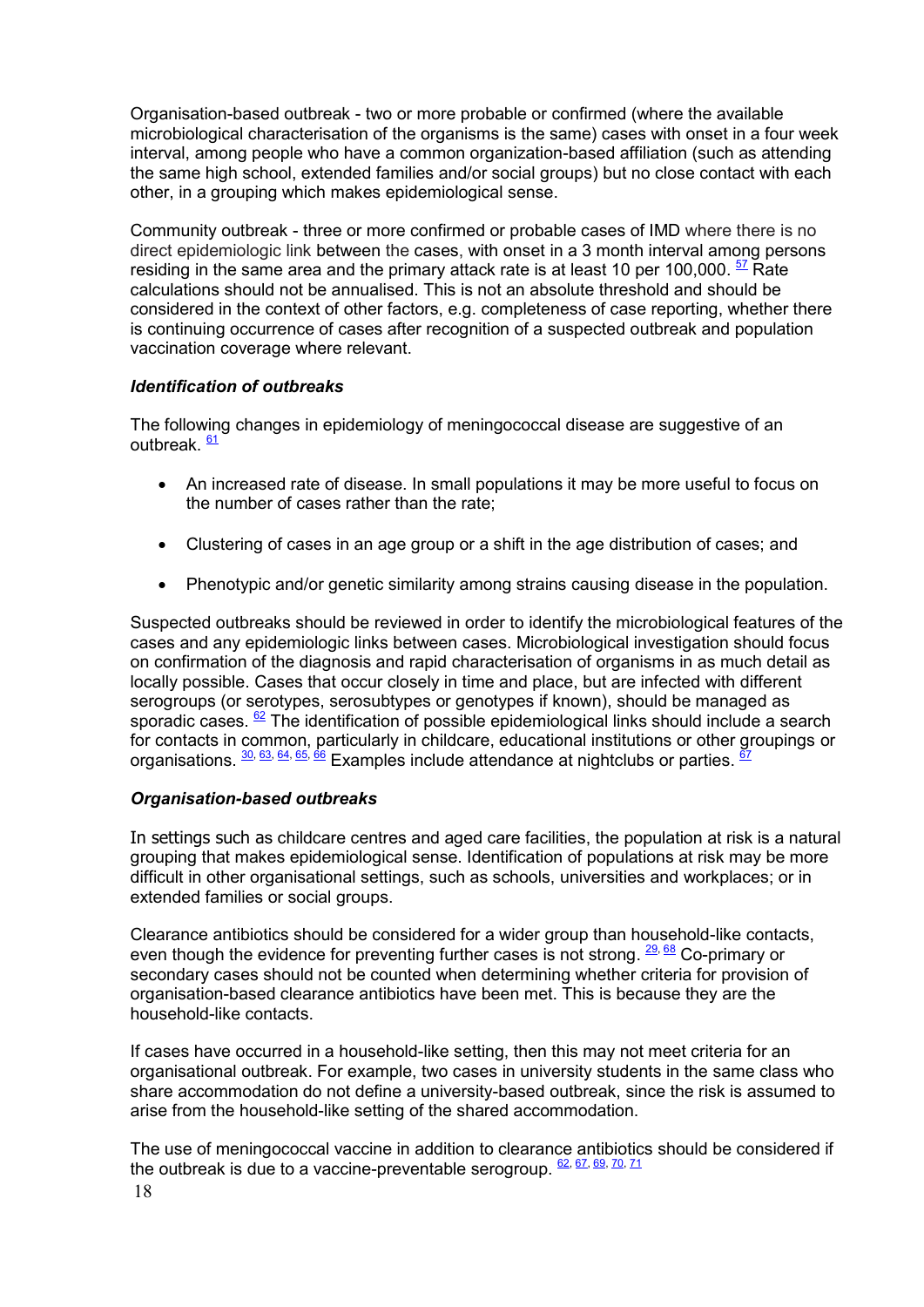#### *Community outbreaks*

These outbreaks are difficult to define and manage. At-risk populations are usually defined geographically by using natural or administrative boundaries that most closely fit the residence data for the majority of the outbreak cases. However, physical or administrative boundaries do not limit factors that contribute to the increasing risk of meningococcal disease and accurate identification of the at-risk population should not be inappropriately constrained by them.

Assess carefully all available epidemiological information, including both confirmed and probable cases, serotyping and/or genotyping data, dates of onset, direct and indirect links between cases, the size of the population or identifiable sub-population containing the cases and meningococcal vaccine uptake rates (where relevant).  $\frac{54}{54}$  $\frac{54}{54}$  $\frac{54}{54}$ 

From an epidemiologic perspective, when determining if the criteria for an outbreak are met, secondary and co-primary cases should be counted as one case  $\frac{57}{2}$  $\frac{57}{2}$  $\frac{57}{2}$  for the purpose of calculating community attack rates.

Vaccination of the population at risk should be considered if an outbreak of a vaccine preventable serogroup is identified, as defined above. Other factors should be taken into account, including logistic and financial considerations. The decision to vaccinate a large population is a difficult one for several reasons:

- when the issue is first raised, there is usually a small number of cases with a relatively low attack rate in the total population;
- cases may be widely dispersed in time and space, making it difficult to determine whether this is an outbreak or a fluctuation within expected limits for sporadic disease; and
- the costs of the vaccine and other resources required to vaccinate the group are considerable.

Community-wide clearance antibiotics should not be used. The widespread use of clearance antibiotics in community outbreaks has not been shown to be of value. It may result in:

- the eradication of benign strains of *N. meningitidis* and bacteria of other species that induce protective antibodies;
- the generation of drug resistant strains; and
- an increase in the prevalence of drug-related adverse events.

## *Aboriginal and Torres Strait Islander communities*

Based on outbreaks reported in the 1980s and early 1990s, the risk of sustained transmission of IMD in Aboriginal and Torres Strait Islander communities, is probably higher than in the general community.  $\frac{72}{5}$  $\frac{72}{5}$  $\frac{72}{5}$  For this reason a low threshold should be used to initiate disease control measures. Action targeted to all community members should be considered if there are 2 or more cases in a remote Aboriginal or Torres Strait Islander community within a 4 week period and where available characterisation indicates they are the same strain. The nature of any action will depend on factors including the size of the community and the serogroup of the organism.

Clusters of serogroup W disease occurred in Aboriginal communities in some states in 2016/17, and population-based vaccination interventions were undertaken in response.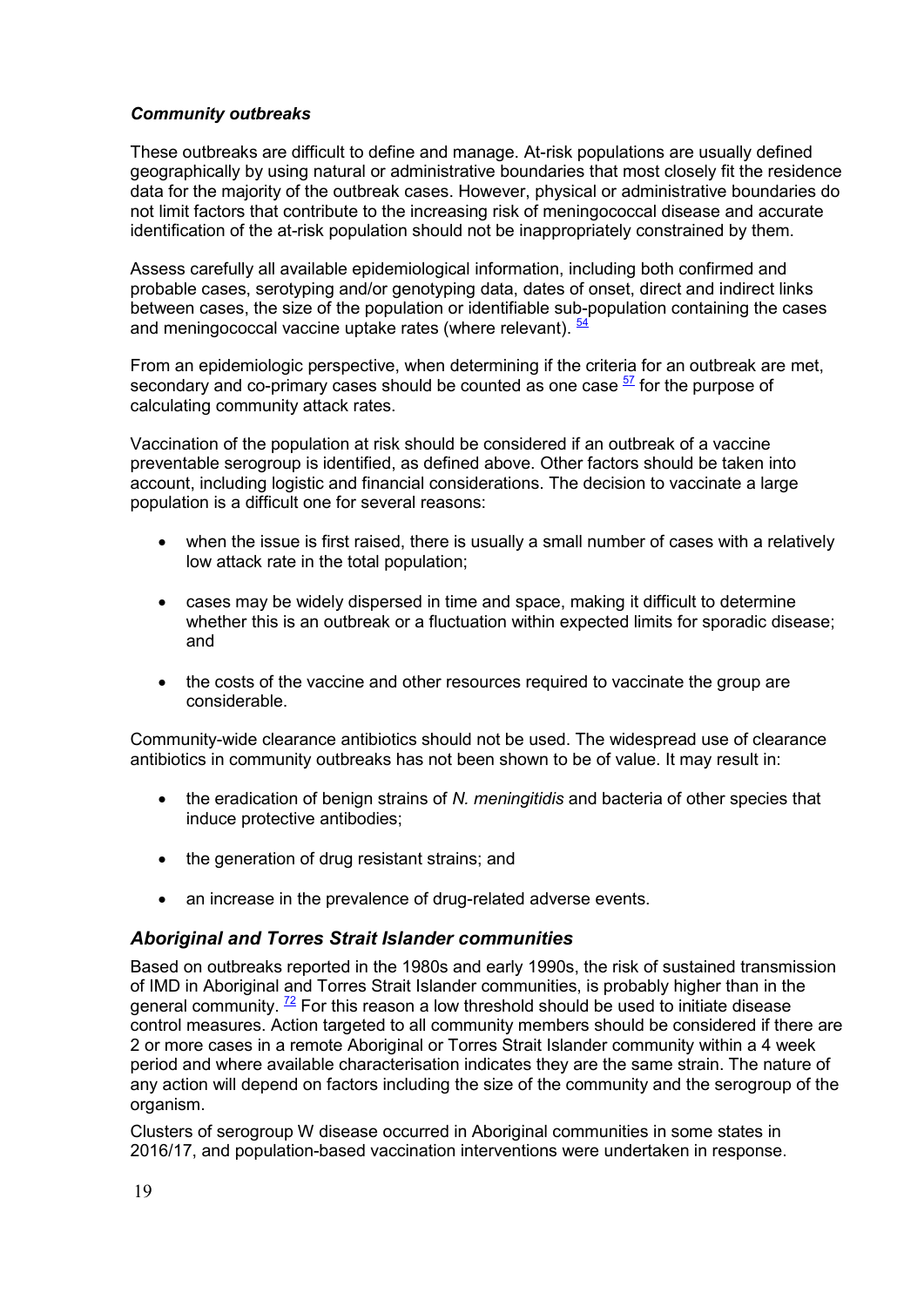## *Meningococcal Conjunctivitis*

Primary meningococcal conjunctivitis may also precede invasive disease in a case or in a close contact.  $\frac{48,49}{2}$  $\frac{48,49}{2}$  $\frac{48,49}{2}$  Hence, it is recommended that contacts of individuals with meningococcal conjunctivitis receive information and clearance antibiotics as for contacts of IMD cases.

Conjunctival swabs should be collected from suspect cases of meningococcal conjunctivitis as soon as possible for microscopy and culture. Gram staining of conjunctival exudate or scrapings from suspect cases of meningococcal conjunctivitis consistently reveals Gramnegative diplococci and abundant polymorphonuclear leukocytes. This provides a preliminary diagnosis of meningococcal conjunctivitis (with *N. gonorrhoeae* and *M. catarrhalis* considered in differential diagnosis), but culture is essential for diagnostic confirmation, strain characterization and antibiotic susceptibility testing.  $49$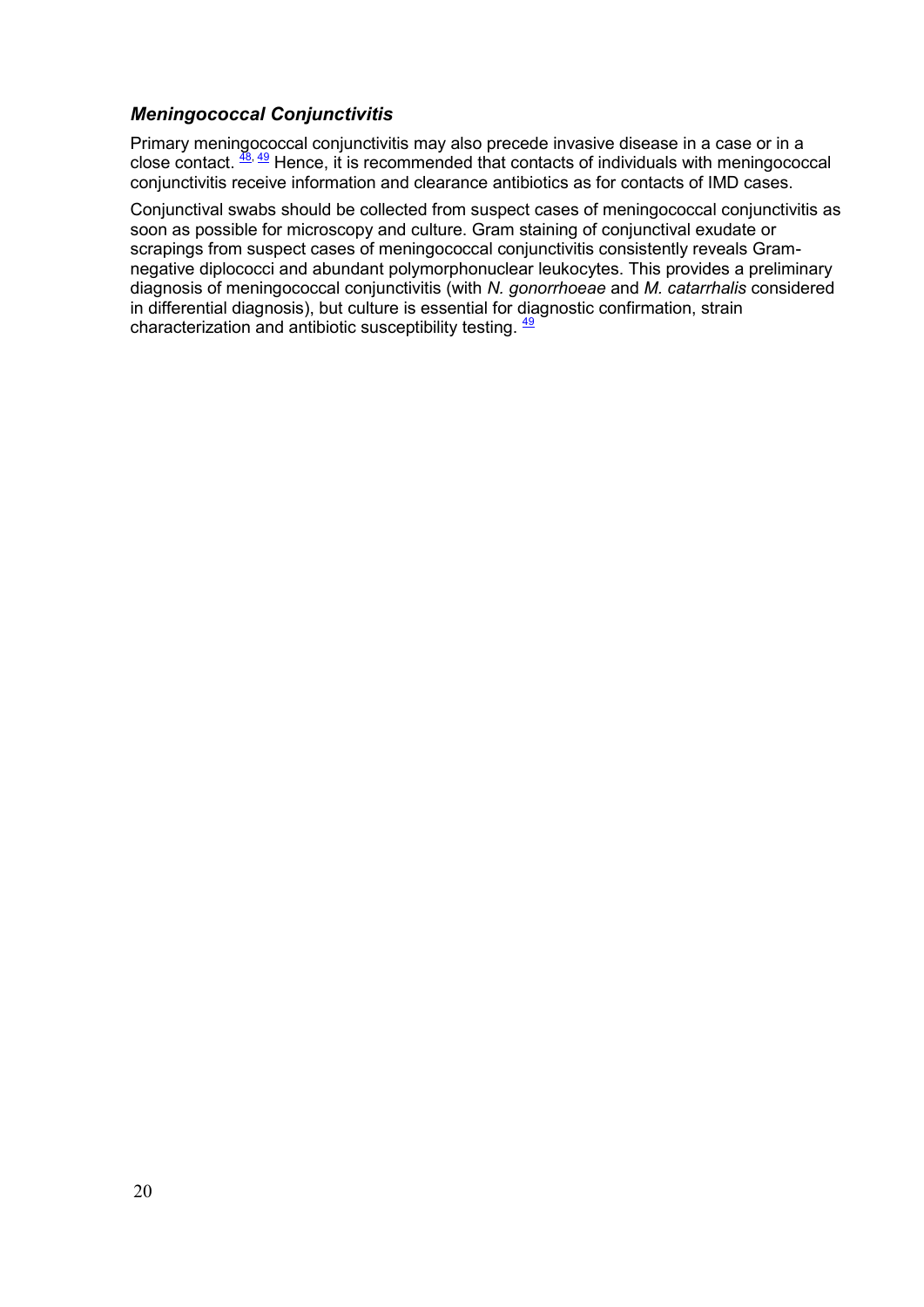## **13. References**

<span id="page-20-0"></span>1. Heymann DL. *Control of Communicable Diseases Manual*. 19th edn. Washington: American Public Health Association, USA; 2008.

<span id="page-20-1"></span>2. Lahra MM, Enriquez RP. Annual report of the Australian Meningococcal Surveillance Programme, 2011*. Commun Dis Intell* 2012;36(3):E251-262.

<span id="page-20-2"></span>3. Australian Government Department of Health. [Meningococcal W Disease.](http://www.health.gov.au/internet/main/publishing.nsf/Content/ohp-meningococcal-W.htm) 2017. Accessed on 26/04/2017. Available from:

(www.health.gov.au/internet/main/publishing.nsf/Content/ohp-meningococcal-W.htm)

<span id="page-20-3"></span>4. Trotter CL, Gay NJ, Edmunds WJ. The natural history of meningococcal carriage and disease*. Epidemiol Infect* 2006;134(3):556-566.

<span id="page-20-4"></span>5. Christensen H, May M, Bowen L, Hickman M, Trotter CL. Meningococcal carriage by age: a systematic review and meta-analysis*. Lancet Infect Dis* 2010;10(12):853-861.

<span id="page-20-5"></span>6. Caugant DA, Maiden MC. Meningococcal carriage and disease--population biology and evolution*. Vaccine* 2009;27 Suppl 2:B64-70.

<span id="page-20-6"></span>7. MacLennan J, Kafatos G, Neal K, Andrews N, Cameron JC, Roberts R, et al. Social behavior and meningococcal carriage in British teenagers*. Emerg Infect Dis* 2006;12(6):950- 957.

<span id="page-20-7"></span>8. Orr HJ, Gray SJ, Macdonald M, Stuart JM. Saliva and meningococcal transmission*. Emerg Infect Dis* 2003;9(10):1314-1315.

<span id="page-20-8"></span>9. Abramson JS, Spika JS. Persistence of Neisseria meningitidis in the upper respiratory tract after intravenous antibiotic therapy for systemic meningococcal disease*. J Infect Dis* 1985;151(2):370-371.

<span id="page-20-9"></span>10. Rosenstein NE, Perkins BA, Stephens DS, Popovic T, Hughes JM. Meningococcal disease*. N Engl J Med* 2001;344(18):1378-1388.

<span id="page-20-10"></span>11. Isaacs D. Commentary: Controversies in SIGN guidance on management of invasive meningococcal disease in children and young people*. BMJ* 2008;336(7657):1370-1371.

<span id="page-20-11"></span>12. Thompson MJ, Ninis N, Perera R, Mayon-White R, Phillips C, Bailey L, et al. Clinical recognition of meningococcal disease in children and adolescents*. Lancet* 2006;367(9508):397-403.

<span id="page-20-12"></span>13. Steven N, Wood M. *The clinical spectrum of meningococcal disease*. Chichester: John Wiley & Sons; 1995.

<span id="page-20-13"></span>14. Goldacre MJ, Roberts SE, Yeates D. Case fatality rates for meningococcal disease in an English population, 1963-98: database study*. BMJ* 2003;327(7415):596-597.

<span id="page-20-14"></span>15. Dang V, Jamieson FB, Wilson S, Rawte P, Crowcroft NS, Johnson K, et al. Epidemiology of serogroup B invasive meningococcal disease in Ontario, Canada, 2000 to 2010*. BMC Infect Dis* 2012;12:202.

<span id="page-20-15"></span>16. Gunaratnam P, Massey P, Durrheim D, Torvaldsen S. Invasive meningococcal disease in elderly people, New South Wales, Australia, 1993 to 2012*. Western Pac Surveill Response J* 2013;4(4):4-10.

<span id="page-20-16"></span>17. Jensen ES, Schonheyder HC, Lind I, Berthelsen L, Norgard B, Sorensen HT. Neisseria meningitidis phenotypic markers and septicaemia, disease progress and case-fatality rate of meningococcal disease: a 20-year population-based historical follow-up study in a Danish county*. J Med Microbiol* 2003;52(Pt 2):173-179.

<span id="page-20-17"></span>18. Trotter CL, Chandra M, Cano R, Larrauri A, Ramsay ME, Brehony C, et al. A surveillance network for meningococcal disease in Europe*. FEMS Microbiol Rev* 2007;31(1):27-36.

<span id="page-20-18"></span>19. Cohen C, Singh E, Wu HM, Martin S, de Gouveia L, Klugman KP, et al. Increased incidence of meningococcal disease in HIV-infected individuals associated with higher casefatality ratios in South Africa*. AIDS* 2010;24(9):1351-1360.

<span id="page-20-19"></span>20. Brooks R, Woods CW, Benjamin DK, Jr., Rosenstein NE. Increased case-fatality rate associated with outbreaks of Neisseria meningitidis infection, compared with sporadic meningococcal disease, in the United States, 1994-2002*. Clin Infect Dis* 2006;43(1):49-54.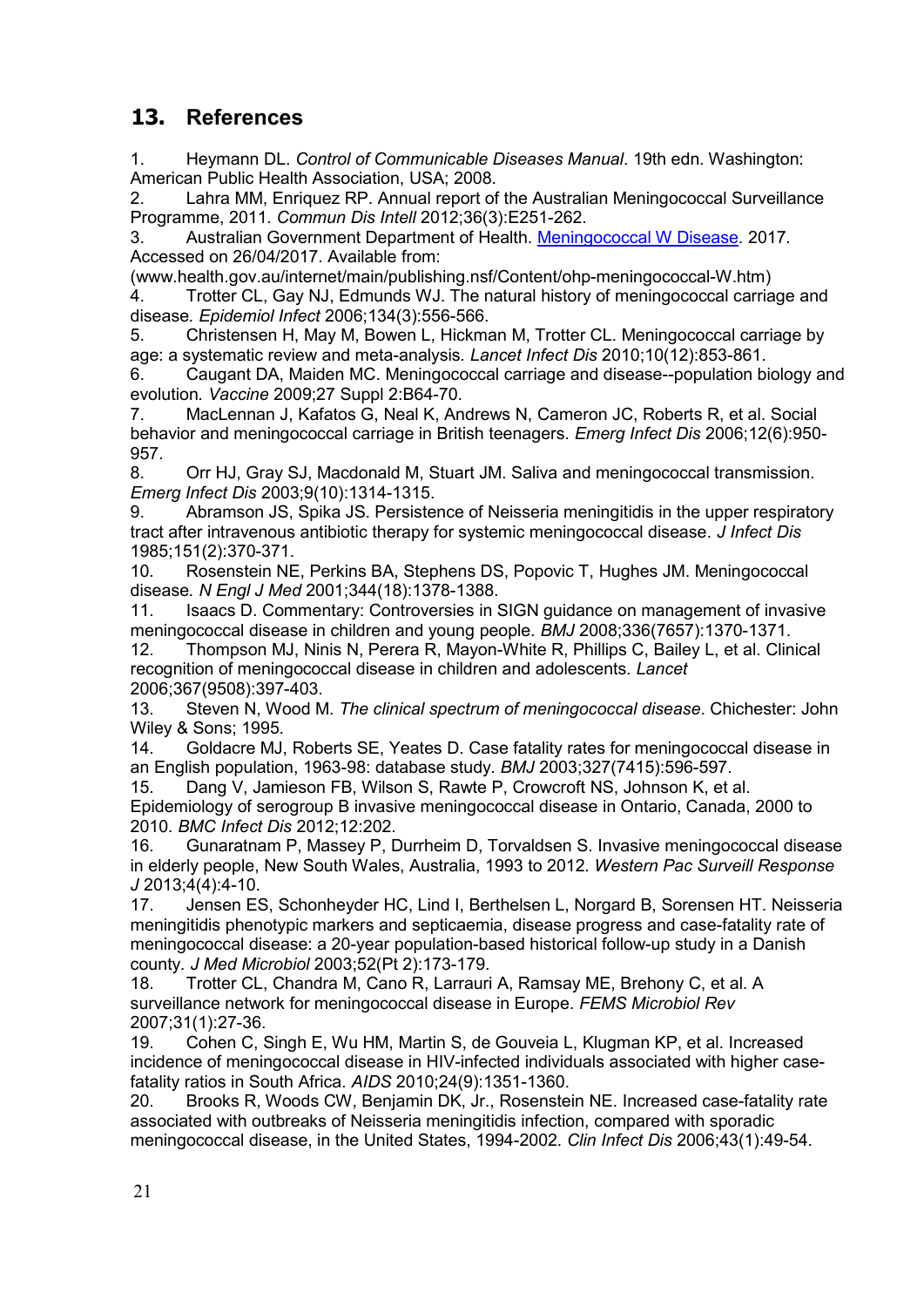<span id="page-21-0"></span>21. van Deuren M, Brandtzaeg P, van der Meer JW. Update on meningococcal disease with emphasis on pathogenesis and clinical management*. Clin Microbiol Rev* 2000;13(1):144- 166.

<span id="page-21-1"></span>22. Smith I, Bjornevik AT, Augland IM, Berstad A, Wentzel-Larsen T, Halstensen A. Variations in case fatality and fatality risk factors of meningococcal disease in Western Norway, 1985-2002*. Epidemiol Infect* 2006;134(1):103-110.

<span id="page-21-2"></span>23. Guimont C, Hullick C, Durrheim D, Ryan N, Ferguson J, Massey P. Invasive meningococcal disease--improving management through structured review of cases in the Hunter New England area, Australia*. J Public Health (Oxf)* 2010;32(1):38-43.

<span id="page-21-3"></span>24. De Wals P, Hertoghe L, Borlee-Grimee I, De Maeyer-Cleempoel S, Reginster-Haneuse G, Dachy A, et al. Meningococcal disease in Belgium. Secondary attack rate among household, day-care nursery and pre-elementary school contacts*. J Infect* 1981;3(1 Suppl):53- 61.<br>25.

<span id="page-21-4"></span>25. CDC. Meningococcal disease. In: Atkinson W HJ, Wolfe S, ed. *Epidemiology and Prevention of Vaccine-Preventable Diseases The Pink Book: Course Textbook*. 12 edn. Washington DC: Public Health Foundation; 2012.

<span id="page-21-5"></span>26. Kristiansen BE, Tveten Y, Jenkins A. Which contacts of patients with meningococcal disease carry the pathogenic strain of Neisseria meningitidis? A population based study*. BMJ* 1998;317(7159):621-625.

<span id="page-21-6"></span>27. Tully J, Viner RM, Coen PG, Stuart JM, Zambon M, Peckham C, et al. Risk and protective factors for meningococcal disease in adolescents: matched cohort study*. BMJ* 2006;332(7539):445-450.

<span id="page-21-7"></span>28. Stanwell-Smith RE, Stuart JM, Hughes AO, Robinson P, Griffin MB, Cartwright K. Smoking, the environment and meningococcal disease: a case control study*. Epidemiol Infect* 1994;112(2):315-328.

<span id="page-21-8"></span>29. Davison KL, Andrews N, White JM, Ramsay ME, Crowcroft NS, Rushdy AA, et al. Clusters of meningococcal disease in school and preschool settings in England and Wales: what is the risk? *Arch Dis Child* 2004;89(3):256-260.

<span id="page-21-9"></span>30. Zangwill KM, Schuchat A, Riedo FX, Pinner RW, Koo DT, Reeves MW, et al. Schoolbased clusters of meningococcal disease in the United States. Descriptive epidemiology and a case-control analysis*. JAMA* 1997;277(5):389-395.

<span id="page-21-10"></span>31. Hastings L, Stuart J, Andrews N, Begg N. A retrospective survey of clusters of meningococcal disease in England and Wales, 1993 to 1995: estimated risks of further cases in household and educational settings*. Commun Dis Rep CDR Rev* 1997;7(13):R195-200.

<span id="page-21-11"></span>32. Materna B HK, Harriman K, Rosenberg J, Shusterman D, Windham G, Atwell J, et al. Occupational transmission of Neisseria meningitidis - California, 2009*. MMWR*  2010;59(45):1480-1483.

<span id="page-21-12"></span>33. Gilmore A, Stuart J, Andrews N. Risk of secondary meningococcal disease in healthcare workers*. Lancet* 2000;356(9242):1654-1655.

<span id="page-21-13"></span>34. Sejvar JJ, Johnson D, Popovic T, Miller JM, Downes F, Somsel P, et al. Assessing the risk of laboratory-acquired meningococcal disease*. J Clin Microbiol* 2005;43(9):4811-4814.

<span id="page-21-14"></span>35. Kessler AT, Stephens DS, Somani J. Laboratory-acquired serogroup A meningococcal meningitis*. J Occup Health* 2007;49(5):399-401.

<span id="page-21-15"></span>36. Anon. Updated recommendation from the Advisory Committee on Immunization Practices (ACIP) for revaccination of persons at prolonged increased risk for meningococcal disease*. MMWR* 2009;58(37):1042-1043.

<span id="page-21-16"></span>37. Lee CC, Middaugh NA, Howie SR, Ezzati M. Association of secondhand smoke exposure with pediatric invasive bacterial disease and bacterial carriage: a systematic review and meta-analysis*. PLoS Med* 2010;7(12):e1000374.

<span id="page-21-17"></span>38. McCall BJ, Neill AS, Young MM. Risk factors for invasive meningococcal disease in southern Queensland, 2000-2001*. Intern Med J* 2004;34(8):464-468.

<span id="page-21-18"></span>39. Tuite AR, Kinlin LM, Kuster SP, Jamieson F, Kwong JC, McGeer A, et al. Respiratory virus infection and risk of invasive meningococcal disease in central Ontario, Canada*. PLoS One* 2010;5(11):e15493.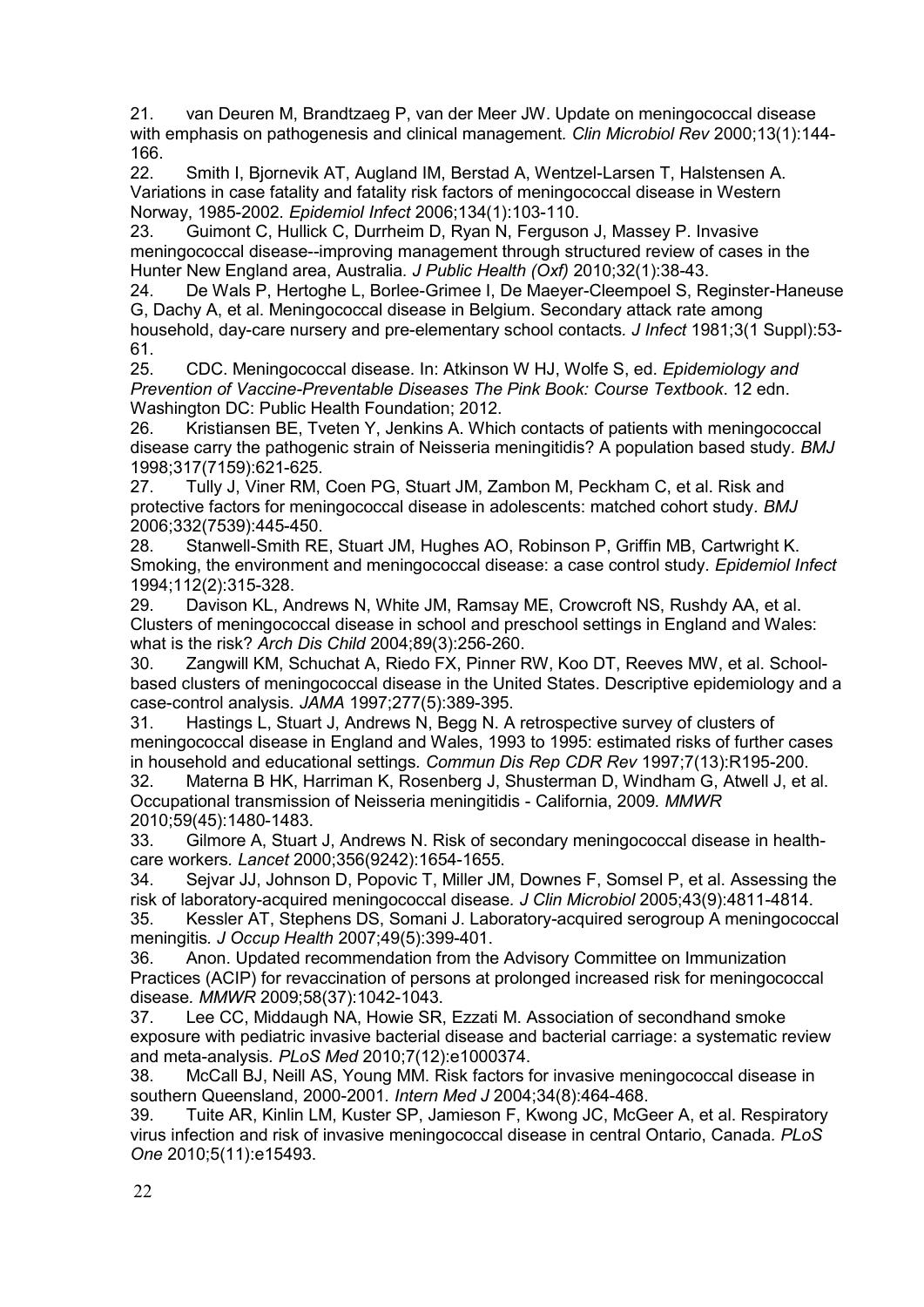<span id="page-22-0"></span>40. Jansen AG, Sanders EA, A VDE, AM VANL, Hoes AW, Hak E. Invasive pneumococcal and meningococcal disease: association with influenza virus and respiratory syncytial virus activity? *Epidemiol Infect* 2008;136(11):1448-1454.

<span id="page-22-1"></span>41. Baker M, McNicholas A, Garrett N, Jones N, Stewart J, Koberstein V, et al. Household crowding a major risk factor for epidemic meningococcal disease in Auckland children*. Pediatr Infect Dis J* 2000;19(10):983-990.

<span id="page-22-2"></span>42. Deutch S, Labouriau R, Schonheyeder HC, Ostergaard L, Norgard B, Sorensen HT. Crowding as a risk factor of meningococcal disease in Danish preschool children: a nationwide population-based case-control study*. Scand J Infect Dis* 2004;36(1):20-23.

<span id="page-22-3"></span>43. Honish L, Soskolne CL, Senthilselvan A, Houston S. Modifiable risk factors for invasive meningococcal disease during an Edmonton, Alberta outbreak, 1999-2002*. Can J Public Health* 2008;99(1):46-51.

<span id="page-22-4"></span>44. Menzies R, Turnour C, Chiu C, McIntyre P. Vaccine preventable diseases and vaccination coverage in Aboriginal and Torres Strait Islander people, Australia 2003 to 2006*. Commun Dis Intell* 2008;32 Suppl:S2-67.

<span id="page-22-5"></span>45. Patel MS. Australia's century of meningococcal disease: development and the changing ecology of an accidental pathogen*. Med J Aust* 2007;186(3):136-141.

<span id="page-22-6"></span>46. Australia's notifiable disease status, 2010: Annual report of the National Notifiable Diseases Surveillance System*. Commun Dis Intell* 2012;36(1):1-69.

<span id="page-22-7"></span>47. Chiu C, Dey A, Wang H, Menzies R, Deeks S, Mahajan D, et al. Vaccine preventable diseases in Australia, 2005 to 2007*. Commun Dis Intell* 2010;34 Supp:S1-167.

<span id="page-22-9"></span><span id="page-22-8"></span>48. Stansfield RE, Masterton RG, Dale BA, Fallon RJ. Primary meningococcal conjunctivitis and the need for prophylaxis in close contacts*. J Infect* 1994;29(2):211-214. 49. Bigham JM, Hutcheon ME, Patrick DM, Pollard AJ. Death from invasive meningococcal disease following close contact with a case of primary meningococcal conjunctivitis--Langley,

British Columbia, 1999*. Can Commun Dis Rep* 2001;27(2):13-18. 50. Porritt RJ, Mercer JL, Munro R. Detection and serogroup determination of Neisseria

<span id="page-22-10"></span>meningitidis in CSF by polymerase chain reaction (PCR)*. Pathology* 2000;32(1):42-45.

<span id="page-22-11"></span>51. Bryant PA, Li HY, Zaia A, Griffith J, Hogg G, Curtis N, et al. Prospective study of a realtime PCR that is highly sensitive, specific, and clinically useful for diagnosis of meningococcal disease in children*. J Clin Microbiol* 2004;42(7):2919-2925.

<span id="page-22-12"></span>52. Cartwright K, Reilly S, White D, Stuart J. Early treatment with parenteral penicillin in meningococcal disease*. BMJ* 1992;305(6846):143-147.

<span id="page-22-13"></span>53. van Deuren M, van Dijke BJ, Koopman RJ, Horrevorts AM, Meis JF, Santman FW, et al. Rapid diagnosis of acute meningococcal infections by needle aspiration or biopsy of skin lesions*. BMJ* 1993;306(6887):1229-1232.

<span id="page-22-14"></span>54. Agency HP. Guidance for public health management of meningococcal disease in the UK*.* 2012.

<span id="page-22-15"></span>55. Carrol ED, Thomson AP, Shears P, Gray SJ, Kaczmarski EB, Hart CA. Performance characteristics of the polymerase chain reaction assay to confirm clinical meningococcal disease*. Arch Dis Child* 2000;83(3):271-273.

<span id="page-22-16"></span>56. Australian Meningococcal Surveillance Programme annual report, 2010*. Commun Dis Intell* 2011;35(3):217-228.

<span id="page-22-17"></span>57. CDC. Prevention and Control of Meningococcal Disease - Recommendations of the Advisory Committee on Immunization Practices (ACIP) *MMWR* 2005;54:1-21.

<span id="page-22-18"></span>58. Purcell B, Samuelsson S, Hahne SJ, Ehrhard I, Heuberger S, Camaroni I, et al. Effectiveness of antibiotics in preventing meningococcal disease after a case: systematic review*. BMJ* 2004;328(7452):1339.

<span id="page-22-19"></span>59. ECDPC. Public Health management of sporadic cases of invasive meningococcal disease and their contacts. Stockholm: ECDC; 2010.

<span id="page-22-20"></span>60. Stuart JM. Managing outbreaks : the public health response. In: *Meningococcal Disease; Methods and Protocols*. Totawa, NJ: Humana Press Inc.; 2001. p. 257-272.

<span id="page-22-21"></span>61. Guidelines for the prevention and control of meningococcal disease; Supplement*. Canada Communicable Disease Report* 2005;31S1:1-21.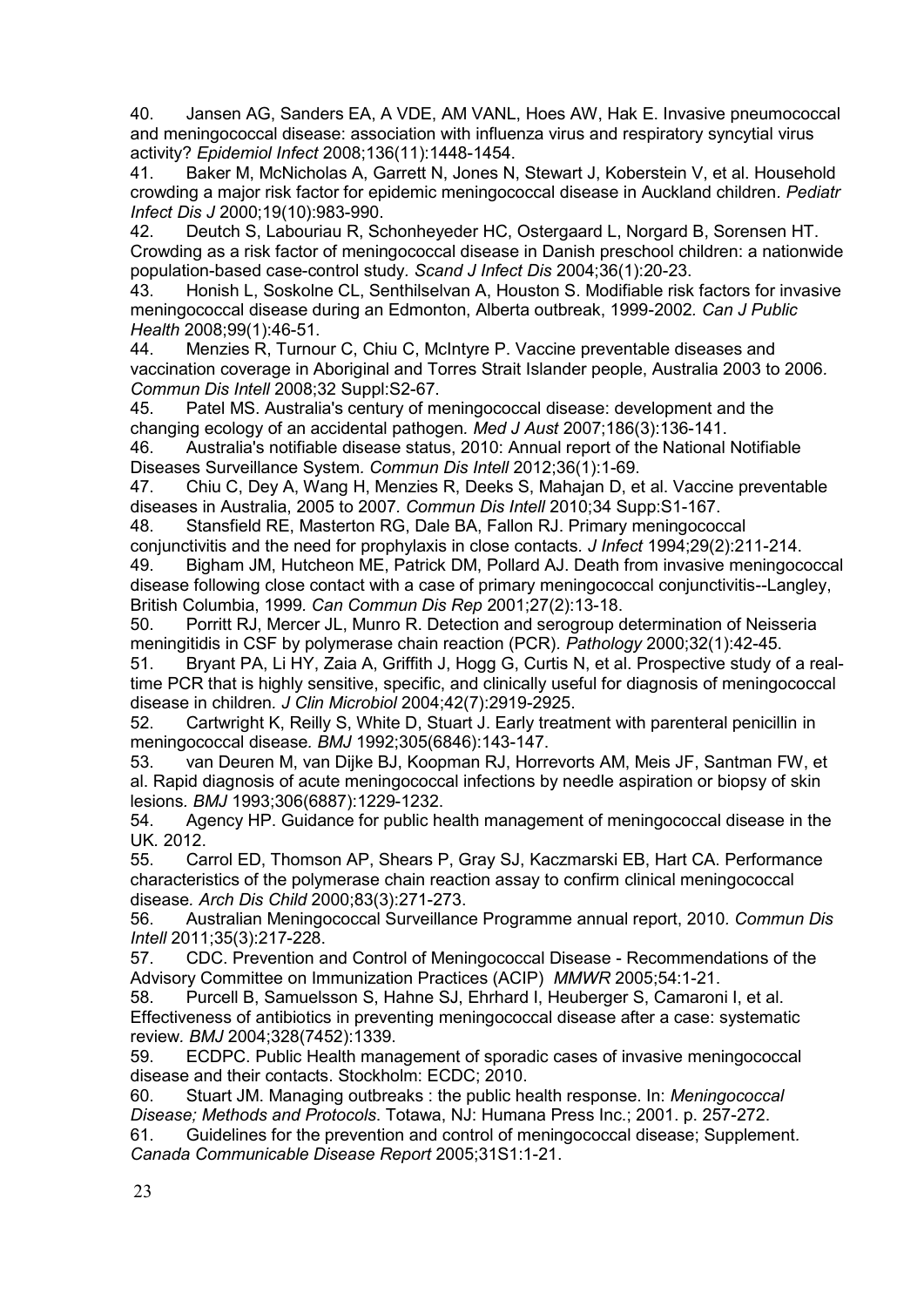<span id="page-23-0"></span>62. Stuart JM, Monk PN, Lewis DA, Constantine C, Kaczmarski EB, Cartwright KA. Management of clusters of meningococcal disease. PHIS Meningococcus Working Group and Public Health Medicine Environmental Group*. Commun Dis Rep CDR Rev* 1997;7(1):R3-5.

<span id="page-23-1"></span>63. Davison RP, Lovegrove DR, Selvey LA, Smith HV. Using the national guidelines to manage a meningococcal group C outbreak in a Brisbane boarding school--some discretionary judgements are needed*. Commun Dis Intell* 2003;27(4):520-523.

<span id="page-23-2"></span>64. M F, L Y, G H. Unusual cluster of mild invasive serogroup C meningococcal infection in a university college*. Communicable Diseases Intelligence* 1999;23:261-264.

<span id="page-23-3"></span>65. Miles TA, Lewis PR, Cook L, Bruderlin KI. An outbreak of meningococcal disease in a secondary school--implications for public health practice*. Commun Dis Intell* 2004;28(3):345- 347.

<span id="page-23-4"></span>66. Robinson P, Taylor K, Tallis G, Carnie J, Rouch G, Griffith J, et al. An outbreak of serogroup C meningococcal disease associated with a secondary school*. Commun Dis Intell* 2001;25(3):121-125.

<span id="page-23-5"></span>67. Jelfs J, Jalaludin B, Munro R, Patel M, Kerr M, Daley D, et al. A cluster of meningococcal disease in western Sydney, Australia initially associated with a nightclub*. Epidemiol Infect* 1998;120(3):263-270.

<span id="page-23-6"></span>68. Begg N. Policies for public health management of meningococcal disease*. J Epidemiol Community Health* 1999;53(9):516.

<span id="page-23-7"></span>69. O'Hallahan J, Lennon D, Oster P, Lane R, Reid S, Mulholland K, et al. From secondary prevention to primary prevention: a unique strategy that gives hope to a country ravaged by meningococcal disease*. Vaccine* 2005;23(17-18):2197-2201.

<span id="page-23-8"></span>70. Samuelsson S, Hansen ET, Osler M, Jeune B. Prevention of secondary cases of meningococcal disease in Denmark*. Epidemiol Infect* 2000;124(3):433-440.

<span id="page-23-9"></span>71. Kristiansen BE, Knapskog AB. Secondary prevention of meningococcal disease*. BMJ* 1996;312(7031):591-592.

<span id="page-23-10"></span>72. Simpkins D, Wood N, Jelfs J, McIntyre PB, Menzies R, Lawrence G, et al. Modern trends in mortality from meningococcal disease in Australia*. Pediatr Infect Dis J* 2009;28(12):1119-1120.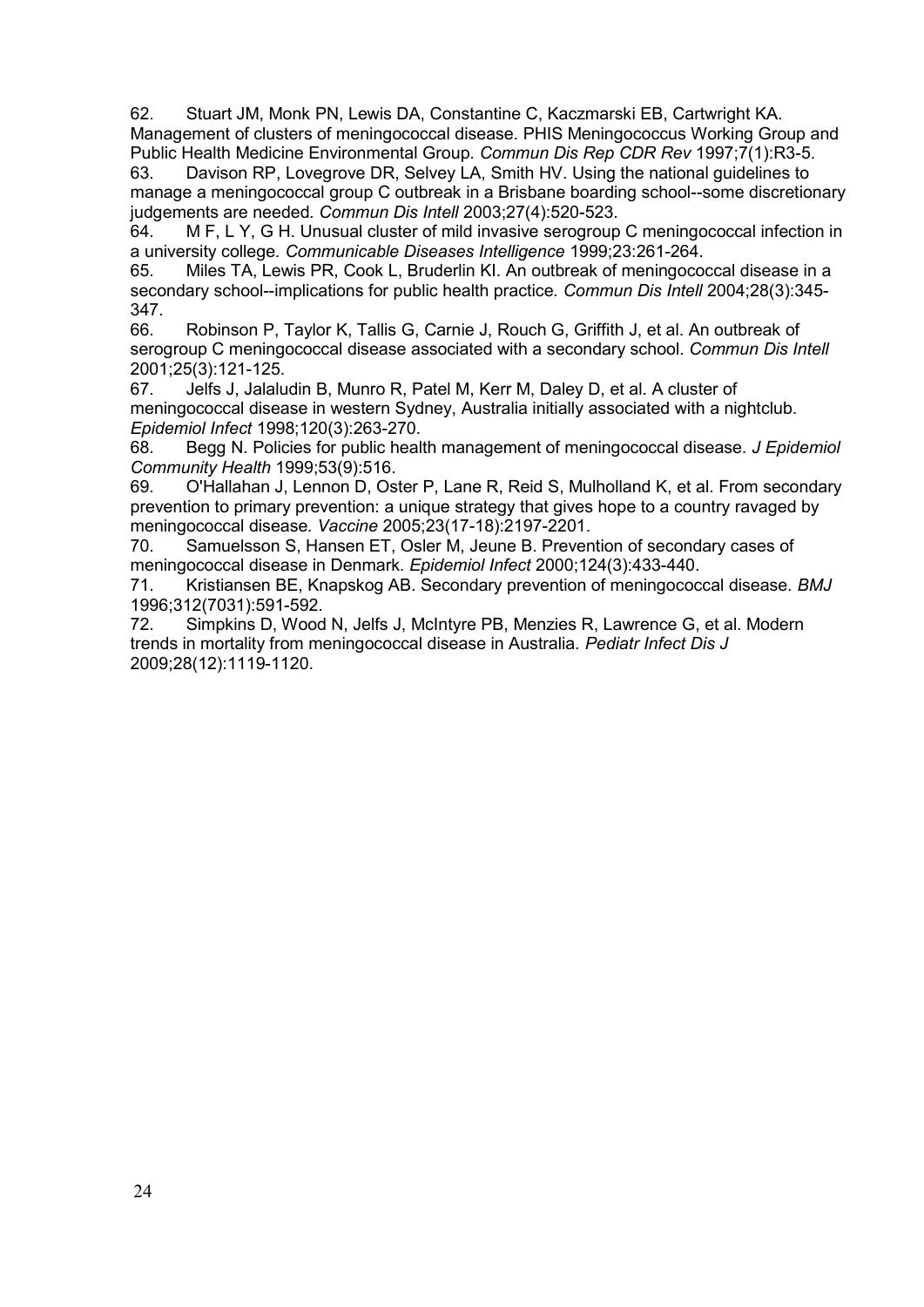## **14. Appendices**

[Appendix 1: PHU Checklist for meningococcal](#page-25-0)  Appendix 2: [Meningococcal disease: Information for the public](#page-26-0) [Appendix 3: Sample Meningacoccal Disease questionnaire form](#page-30-0)  [Appendix 4: National Neisseria Network \(NNN\) laboratories](#page-31-0)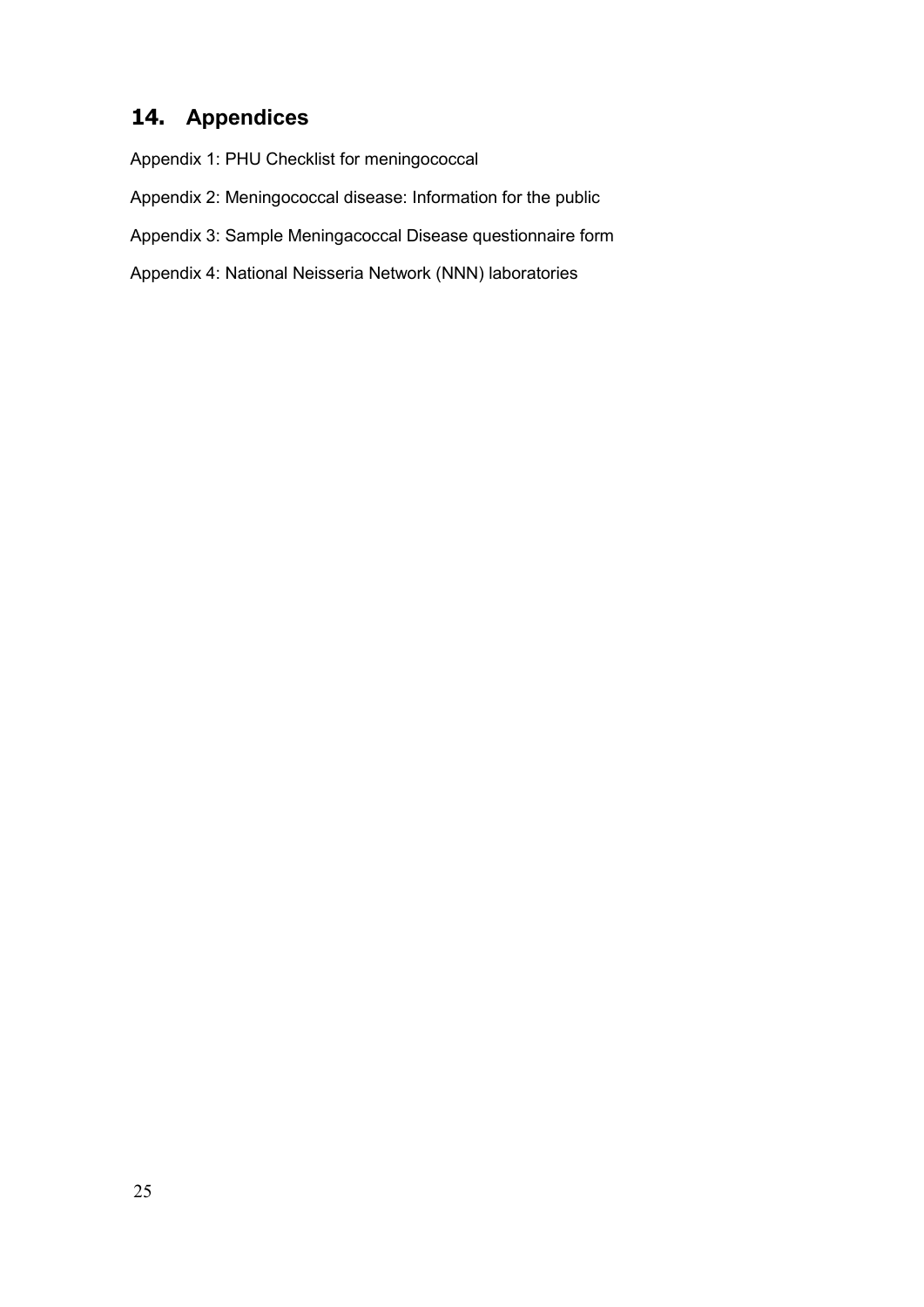## <span id="page-25-0"></span>*Appendix 1: PHU Checklist for meningococcal cases*

#### *Contact the patient's doctor to:*

- □ Obtain patient's history
- □ Confirm results of relevant pathology tests

#### *Contact the patient's care giver to:*

- $\Box$  Confirm onset date and symptoms of the illness
- □ Recommend exclusions and restrictions
- $\Box$  Identify contacts and obtain contact details
- □ Complete *Meningococcal Disease Case Questionnaire Form*
- □ Provide with *Meningococcal Disease Information Sheet*

#### *Contact Australian Childhood Immunisation Register (ACIR) to:*

□ Verify immunisation status

#### *Confirm case:*

□ Assess information against case definition

#### *Contact patient's contacts to:*

- □ Assess risk of meningococcal disease
- □ Determine current symptoms
- □ Recommend antibiotics/vaccination or not
- □ Explain symptoms and restrictions (child care)
- □ Provide with *Meningococcal Disease Information Sheet*

#### *Other issues:*

- □ For a death, report details to state/territory CDB
- □ Assess and arrange best method for delivering intervention to contacts
- □ Where defined groups of people have been exposed (e.g. schools, childcare), contact the person in charge to explain the situation and to provide letters to exposed people
- □ Enter case data onto notifiable diseases database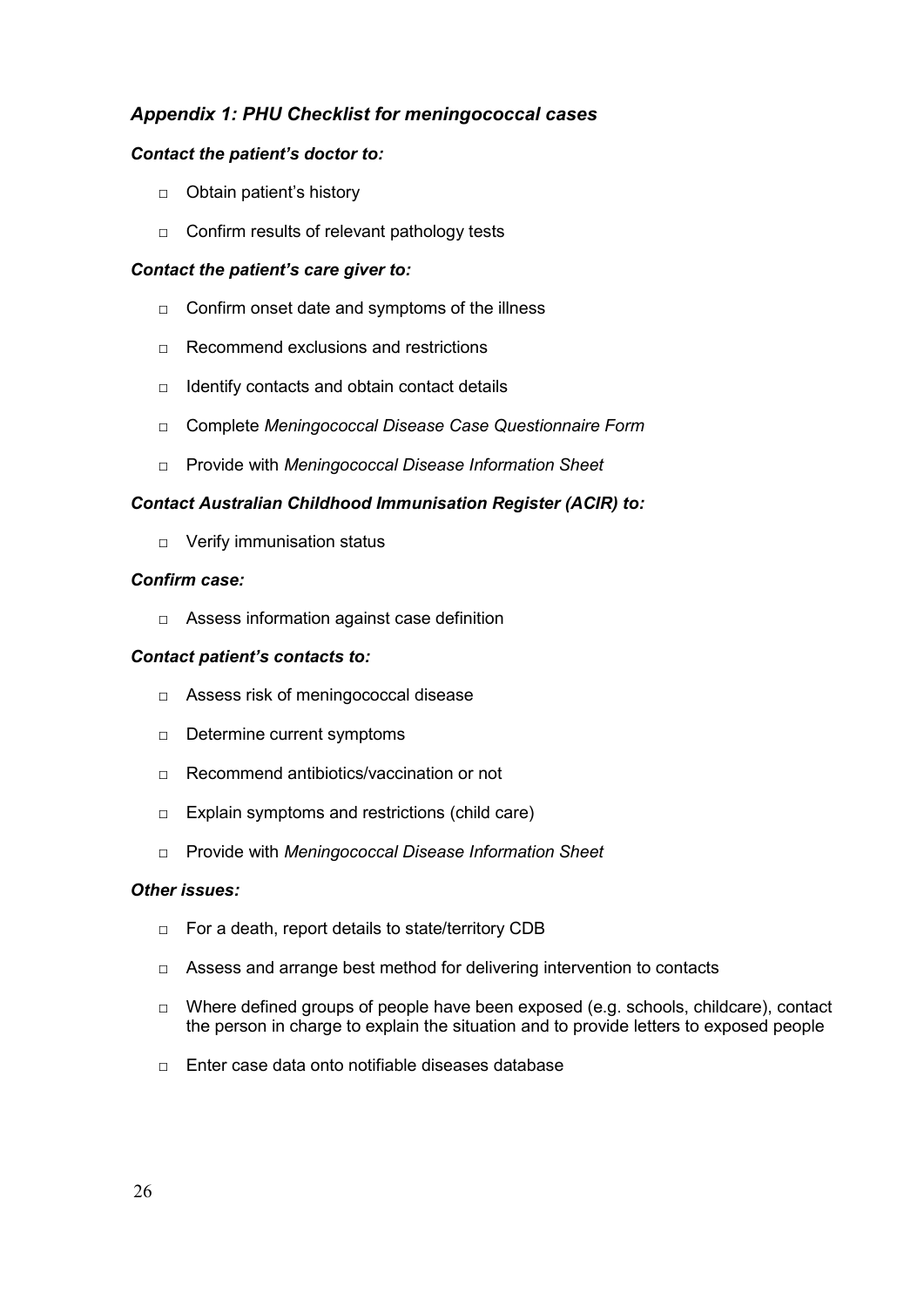## <span id="page-26-0"></span>*Appendix 2: Meningococcal disease: Information for the public*

(This information sheet can be adapted to different settings)

#### *What is meningococcal disease?*

Meningococcal disease is a rare but very serious illness that usually appears as meningitis or septicaemia. 'Meningitis' means an inflammation of the protective coverings of the brain and spinal cord. 'Septicaemia' means blood poisoning, which is a more widespread infection throughout the body. Meningococcal disease is caused by bacteria called 'meningococci'. There are a number of different groups of meningococci. In Australia most disease is caused by Serogroup B. Serogroup C was common but is now rare due to immunisation.

#### *How serious is meningococcal disease?*

Although meningococcal disease is uncommon, it is a very serious disease. The infection can develop very quickly and can be fatal in 5-10 percent of cases. Most people make a complete recovery if the infection is diagnosed early and antibiotic treatment commenced promptly.

About a quarter of people who recover experience after-effects. Some of the more common after-effects include headaches, deafness in one or both ears, tinnitus (ringing in the ears), blurring and double vision, aches and stiffness in the joints and learning difficulties. Most of these problems get better with time. Some people may have more serious complications, such as requiring skin grafts or amputations of fingers/toes or limbs.

#### *Where do meningococci come from?*

Meningococci are common bacteria and around 10-20 percent of people carry them at the back of the nose and throat without showing any illness or symptoms. Carriers are more often young adults and less often children and older people. Meningococci are only found in people and never in animals or the general environment.

#### *What is a meningococcal 'carrier'?*

Almost all adults and children can carry these bacteria without ill effects. Research shows that being a carrier usually protects people against dangerous meningococci. People become carriers without knowing they have caught the germ and will get rid of it naturally, without treatment, after a few weeks or months.

#### *Who catches meningococcal disease?*

Meningococcal disease can occur at any age, but babies and children less than five years of age are most at risk. Teenagers and young adults aged 15–24 years and people of any age regularly exposed to active or passive tobacco smoking are also at increased risk.

For people who become sick the average time between being infected and becoming ill is about three to five days, but can be up to seven days. Rarely, small outbreaks may occur affecting more than one person, but usually each case is unrelated to any others.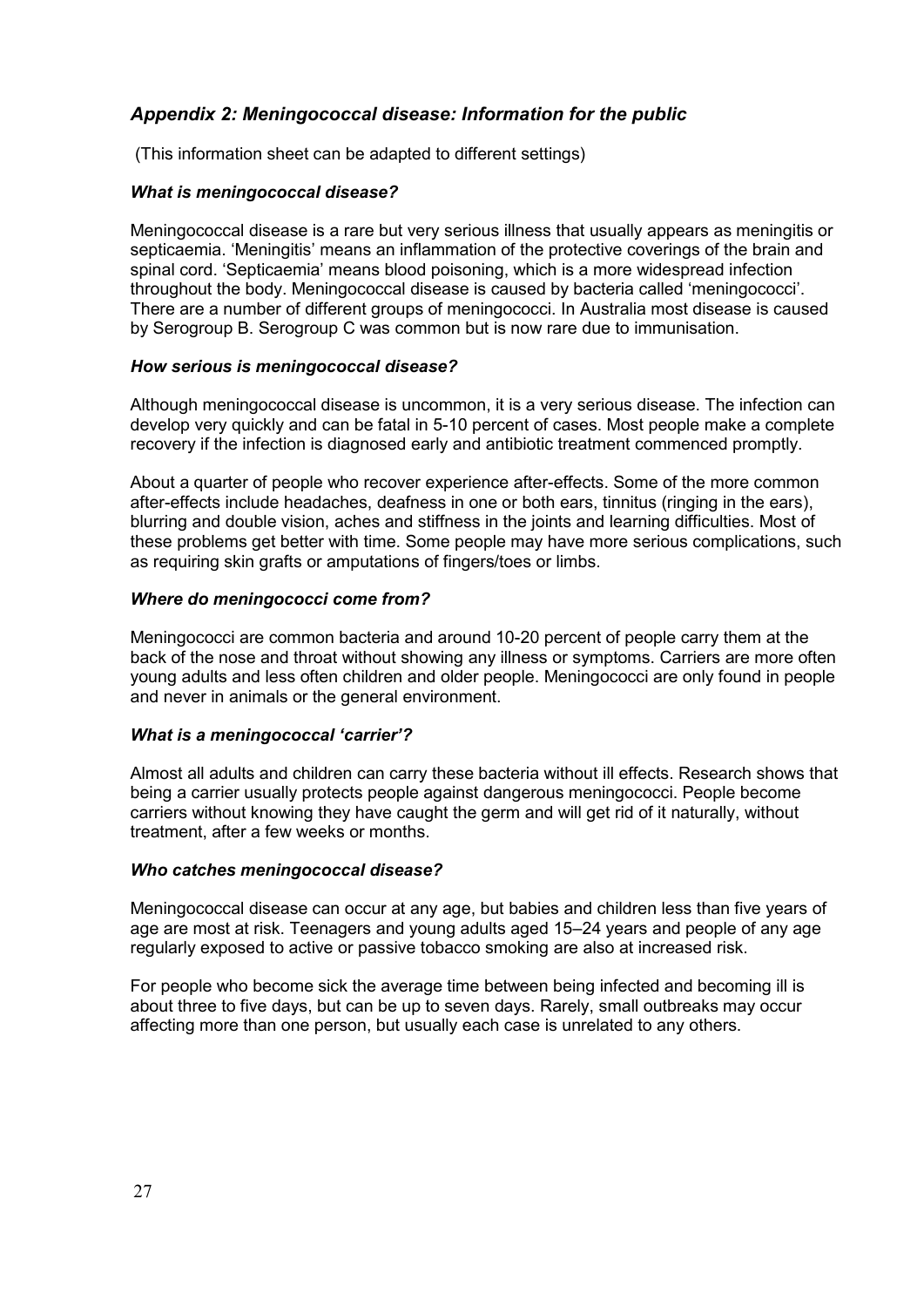#### *What are the symptoms?*

Someone with meningococcal disease will become very ill, usually feeling sicker than they have ever felt before. There are many symptoms of meningococcal disease, although a few are especially important. Most cases may have only a few of these symptoms and they hardly ever happen all at once. Signs and symptoms sometimes appear very quickly and people with meningococcal disease can get much worse within a few hours.

The symptoms of meningococcal disease include:

In infants and young children:

- $\bullet$  fever
- disinterest in feeding
- irritability/fretfulness
- extreme tiredness or floppiness
- dislike of being handled
- vomiting and/or diarrhoea
- turning away from light
- drowsiness
- convulsions or twitching
- rash of red-purple pinprick spots or larger bruises

In older children and adults:

- headache
- photophobia (dislike of bright lights)
- fever
- vomiting and/or diarrhoea
- neck stiffness or aching
- backache
- joint pains, sore muscles, cold hands and leg pain
- qeneral malaise, off food
- drowsiness, confusion
- rash of red-purple pinprick spots or larger bruises.

Young children may not complain of symptoms, so fever, pale or blotchy complexion, vomiting, lethargy (blank staring, floppiness, inactivity, hard to wake, or poor feeding) or rash are important signs.

In meningococcal septicaemia a rash is a very important sign. The rash can appear anywhere on the body and may vary from just one or a few small spots, especially early on, to later covering large areas of the skin.

You know your family and best friends better than anybody else. If somebody close to you has some of these signs and appears to you to be much sicker than usual, seek medical help immediately. Children and young adults should not be left alone if they are sick. Early diagnosis and treatment is vital.

If you are sent home by the doctor or hospital, it is important to return promptly for further assessment if symptoms get worse or do not improve.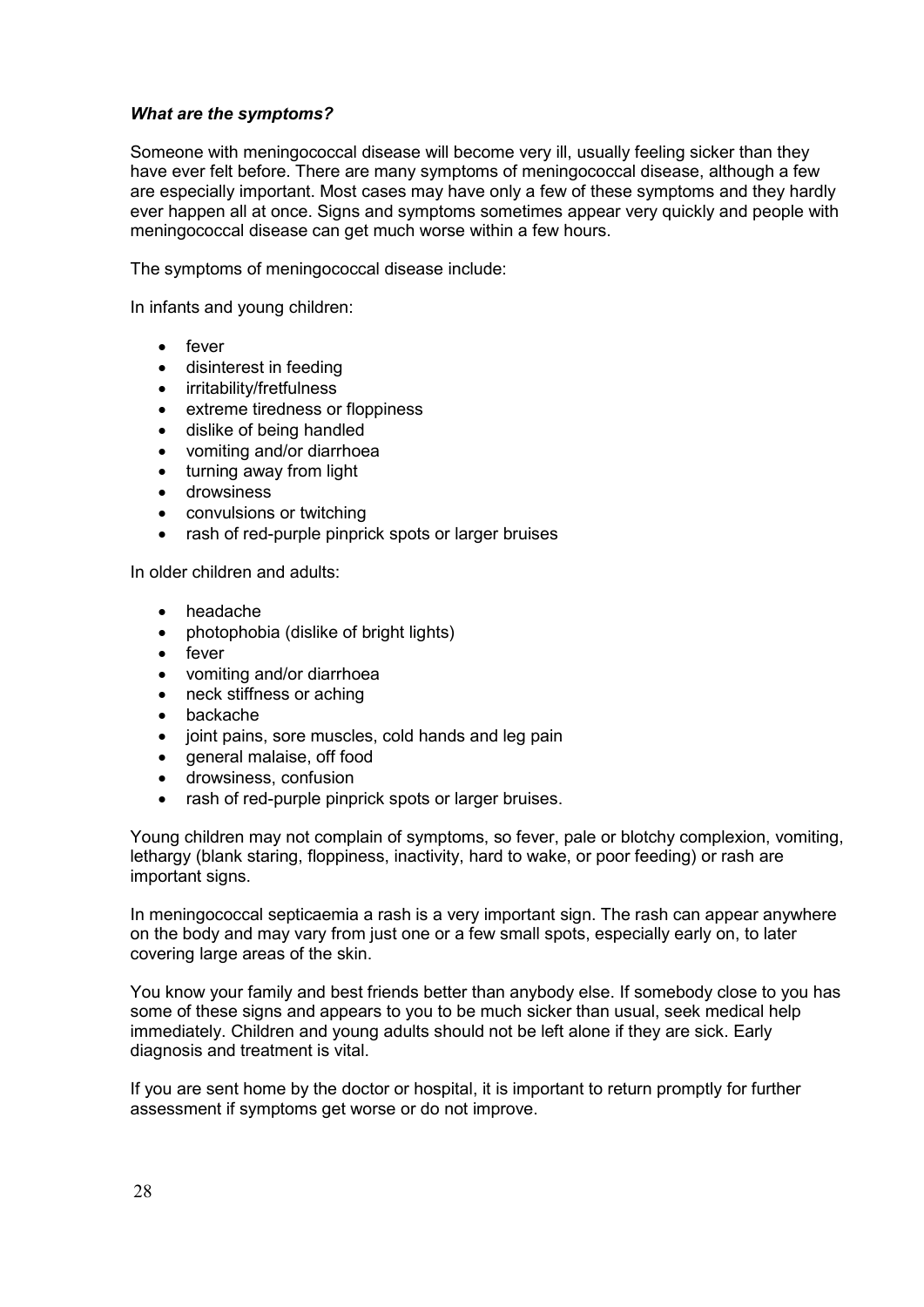#### *How is meningococcal disease spread?*

The disease is difficult to spread. The bacteria cannot live outside a human body and they cannot be picked up from surfaces, water supplies, swimming pools, buildings, food, drinks, pets or other animals. Spread of the bacteria is associated with regular close, prolonged and intimate contact.

The bacteria are passed between people in the secretions from the back of the nose and throat. This generally requires close and prolonged contact with a person carrying the bacteria who is usually completely well. Meningococcal bacteria are not easily spread by sharing drinks, food or cigarettes.

If a case of meningococcal disease occurs, people who live in the same household, sexual and other intimate contacts and close contacts in residential accommodation, such as student halls of residence and military camps, are at greater risk of infection than usual, although the overall level of risk remains very low.

#### *How is meningococcal disease treated?*

If a case of meningococcal meningitis or septicaemia is suspected, an antibiotic is given immediately by injection and the patient is admitted to hospital.

#### *Can meningococcal disease be prevented?*

Six serogroups of meningococcal bacteria (A, B, C, W, X and Y) account for most cases of meningitis or septicaemia due to meningococcal bacteria. Vaccines are available in Australia for serogroups A, B, C, W and Y meningococcal disease. The Australian Immunisation Handbook 10<sup>th</sup> Edition, updated online version provides current guidance on meningococcal immunisation.

- Meningococcal C conjugate vaccine (MenCCV) Available through the National Immunisation Program. Recommended for all children at 12 months of age.
- Meningococcal B vaccine (MenBV) Available on private script. Recommended for infants and young children, adolescents, young adults living in close quarters, some laboratory personnel and individuals with certain medical conditions.
- Meningococcal vaccines (4vMenCV and 4vMenPV) protect against serogroups A, C, W and Y. Available on private script. Recommended for occupational exposures, travel and certain medical conditions. This can be also offered to those who wish to protect themselves or their family from these serogroups of meningococcal disease.

Check the [National Immunisation Schedule](http://www.health.gov.au/internet/immunise/publishing.nsf/Content/national-immunisation-program-schedule) and the relevant jurisdictional schedule for up to date information on currently funded vaccines, as schedules change from time to time. For example, in early 2017, some states implemented a time-limited adolescent ACWY vaccination program although the duration and target group for each program differs.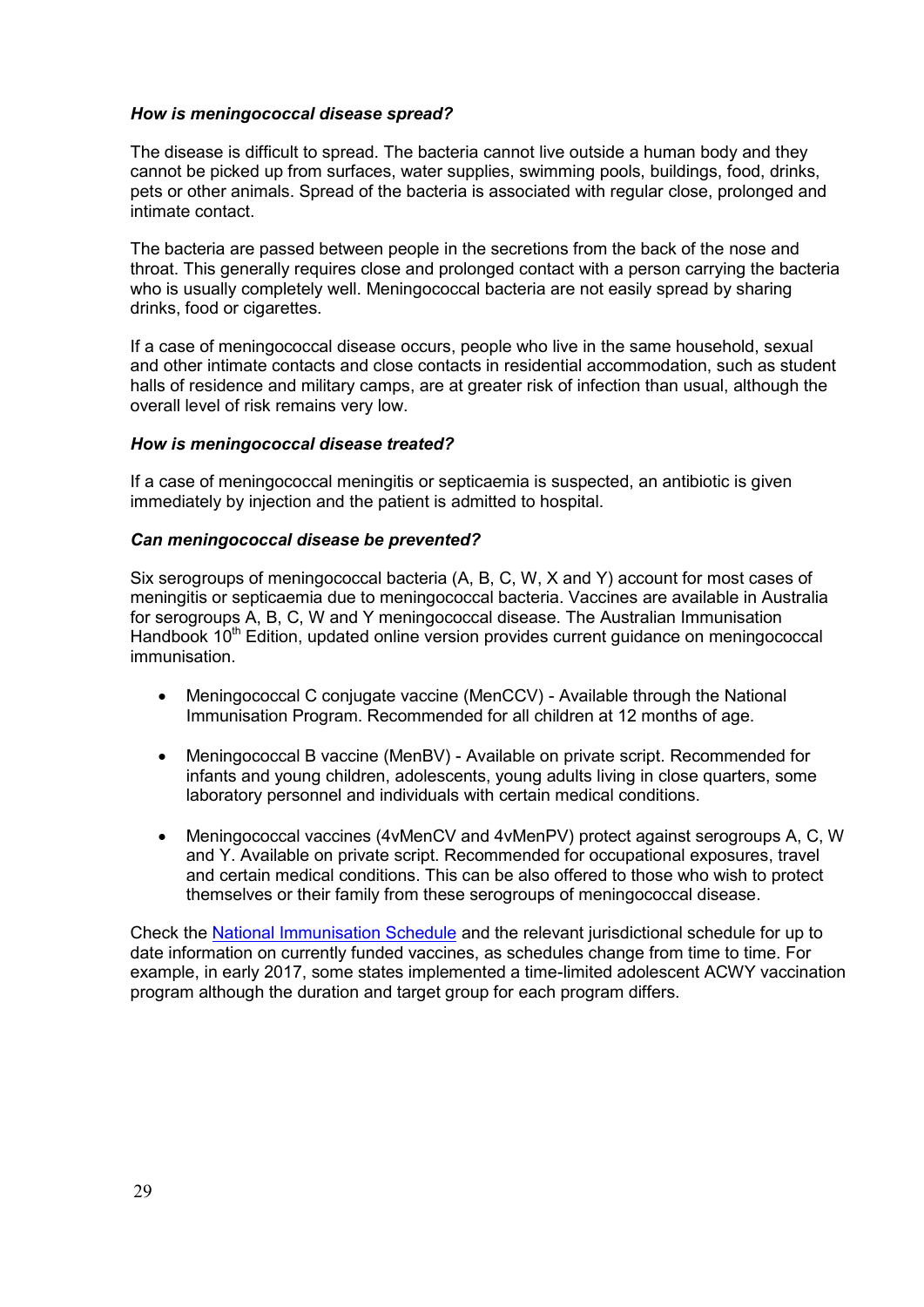#### *What happens when a case occurs?*

Public health authorities identify very close contacts of a case who are offered antibiotics to help prevent further spread of infection. These people are members of the same household, intimate contacts (e.g. boyfriends and girlfriends), and anyone who has spent a lot of time in the same dwelling as the case in the seven days before the case became unwell. Other contacts, such as friends and work colleagues, do not usually need treatment. Whenever a case occurs, public health authorities will advise what should be done, and will make sure all close contacts are treated with the right antibiotics to stop the infection spreading.

Once a person has recovered from meningococcal disease he/she will not be infectious and can safely return to childcare, school, or work. There are no restrictions on contacts of a case attending work, school or childcare, whether or not it is recommended that they take preventive antibiotics.

Antibiotics are given to close contacts to eliminate the bacteria from the throat and prevent the bacteria from being transmitted to others, just in case the contact may be an innocent carrier of the strain that caused illness. Clearance antibiotics are different to the antibiotics used to treat the infection and people who receive clearance antibiotics are still at some risk of developing the disease and therefore need to remain alert for any signs and symptoms.

#### *What should I do if I or my child has had contact with meningococcal disease?*

The disease is not normally spread through schools or work-places. Watch carefully for any sign of illness and seek attention immediately if you are concerned.

#### *More information*

The following websites provide further information:

[The Amanda Young Foundation](http://www.amandayoungfoundation.org.au/) (www.amandayoungfoundation.org.au/)

[Meningitis Centre Australia](http://meningitis.com.au/) (www.meningitis.com.au/)

[Better Health Channel](https://www.betterhealth.vic.gov.au/) (www.betterhealth.vic.gov.au)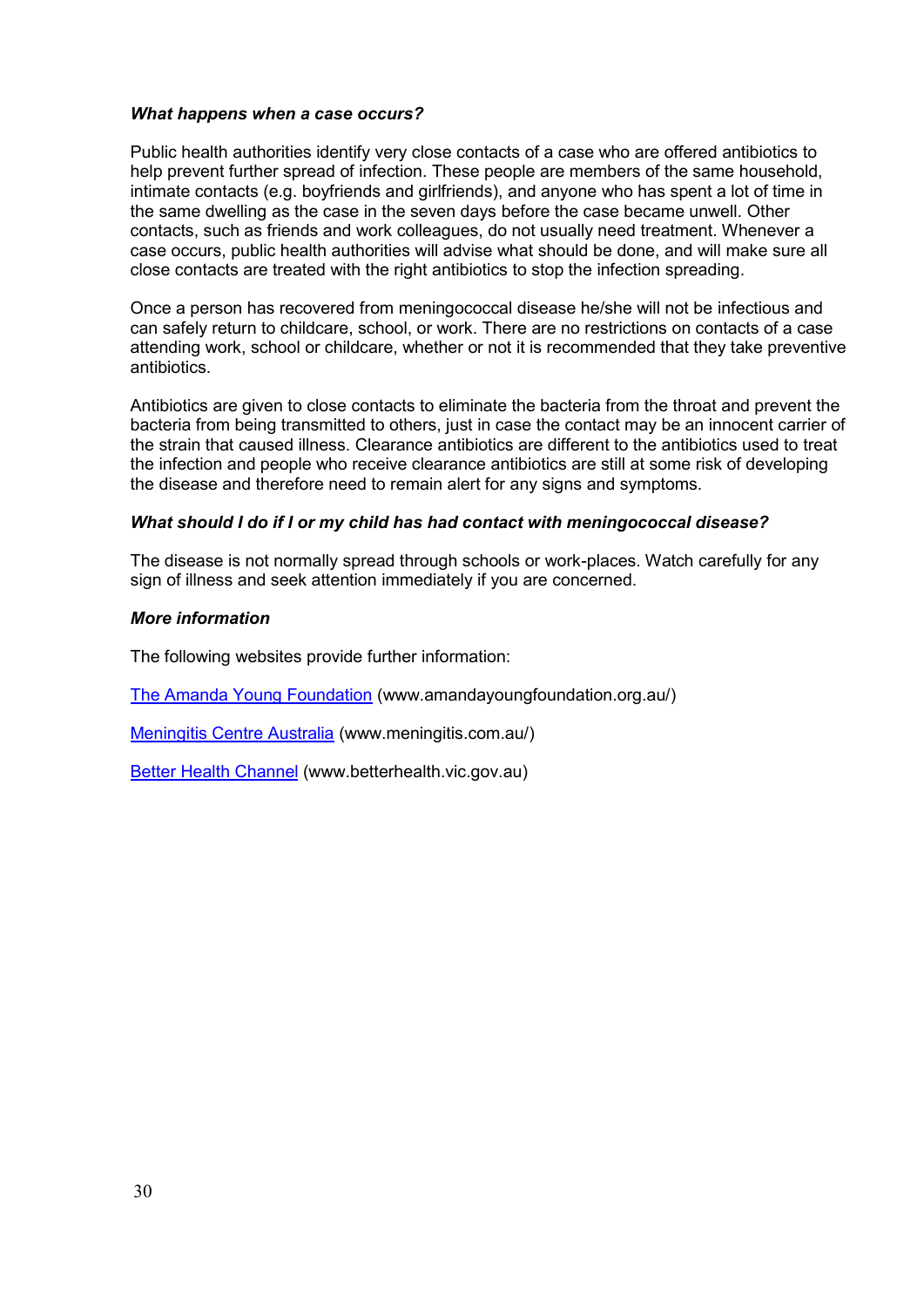## <span id="page-30-0"></span>*Appendix 3: Sample Meningacoccal Disease questionnaire form*

**[Invasive Meningococcal Disease SoNG webpage](http://www.health.gov.au/internet/main/publishing.nsf/Content/cdna-song-IMD.htm)** (www.health.gov.au/internet/main/publishing.nsf/Content/ cdna-song-IMD.htm).

*(This page contains form/s that are intended to be paper based that you can download and complete. If you are using any assistive technology and are unable to use the form please contact us using the [Online form](http://www.health.gov.au/internet/main/publishing.nsf/Content/health-comments.htm) and feedback).*